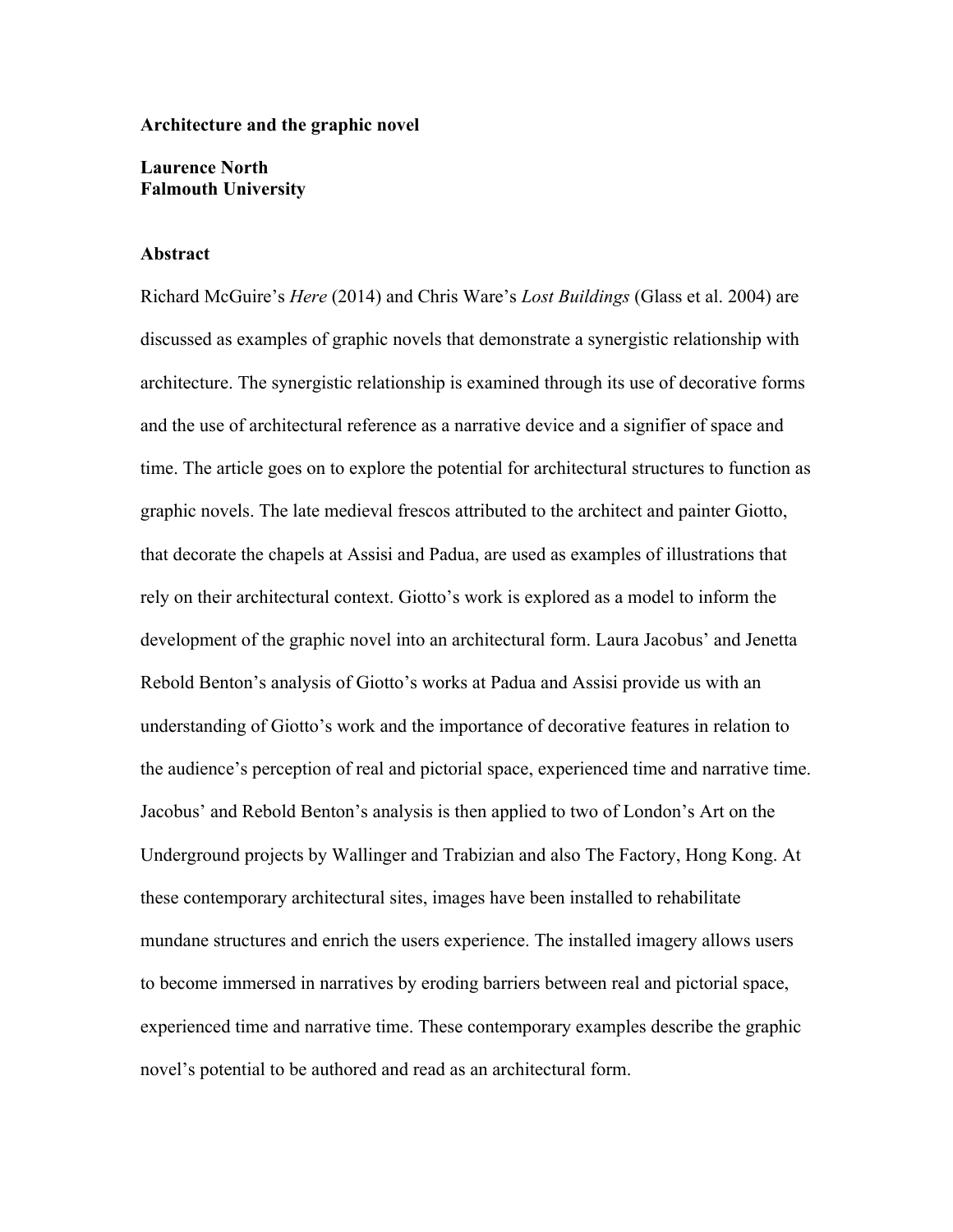## **Keywords**

architecture Cipriani Giotto graphic novel McGuire Trabizian Wallinger

Ware

# **Introduction**

This article has an ambition to inform and develop the interaction between the graphic novel formand architecture, allowing us to consider the possibility of architectural structures as an alternative to the book form. There are two questions to be posed here, the initial one being: Does a synergistic relationship exist between the graphic novel and architecture that would lend itself to the authoring of graphic novels within an architectural context?

Consequently, the second question to be addressed is: How might such images be authored and read as a form of graphic novel within an architectural context? To address these questions a line of enquiry is pursued throughout the article that engages with the representation and experience of space and time in both architecture and the graphic novel, and more particularly the part played by decoration as a narrative device.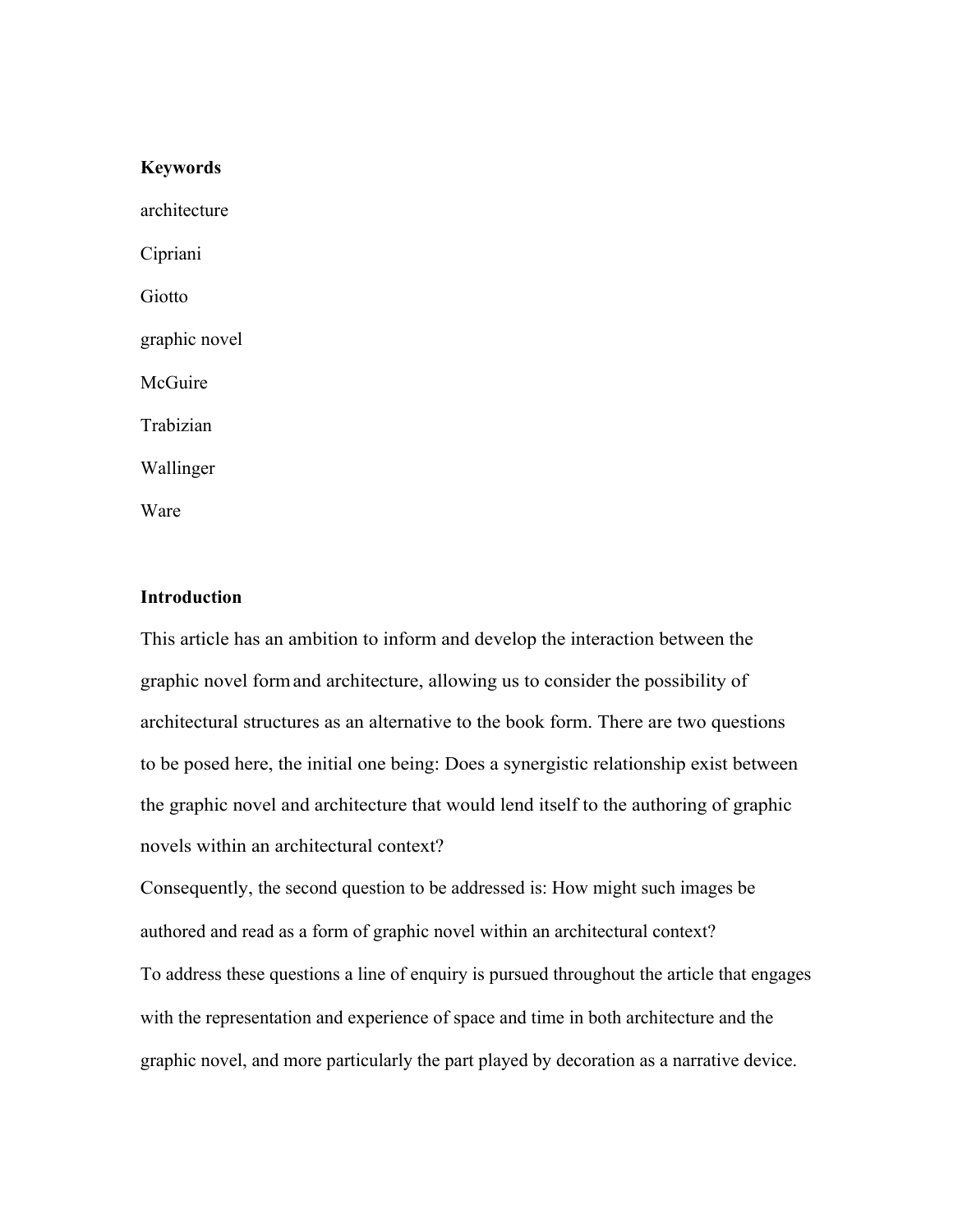An analysis of McGuire's *Here* (2014) and Ware's, *Lost Buildings* (Glass et al. 2004) respond to the question posed concerning a synergistic relationship between architecture and the graphic novel. *Here* and *Lost Buildings* provide evidence of a sophisticated understanding and use of architectural reference. The fact that these illustrators make use of architectural imagery as narrative devices in their graphic novels points to the potential for a synergy between architectural structure and narrative form. It is this synergy that allows us to consider the possibility of images functioning within architecture as a form of graphic novel.

The article then moves on to examine late medieval works by Giotto in two Italian chapels. Giotto's work provides us with further evidence of a synergistic relationship between architecture and the form of the graphic novel. Giotto's images, based on sacred narratives, adorn the interior of the chapels invoking reflective and contemplative states. In a similar manner to McGuire's *Here* and Ware's *Lost Buildings* Giotto provides evidence of a sophisticated understanding and use of architectural reference to inform narrative. The frescos also exhibit many of the properties and visual strategies that are to be found in graphic novels. An analysis of Giotto's work also responds to the second question (How might architectural structures and contexts be authored and read as a form of graphic novel?) The authoritative research of Laura Jacobus and Jenetta Rebold Benton is used to analyse the fusion between narrative, image and architectural structure in Giotto's work and to identify three visual strategies used by Giotto. Jacobus' and Rebold Benton's research on the congregation's interaction with the frescos, the architecture and the extended physical context of the sites as a whole experience is of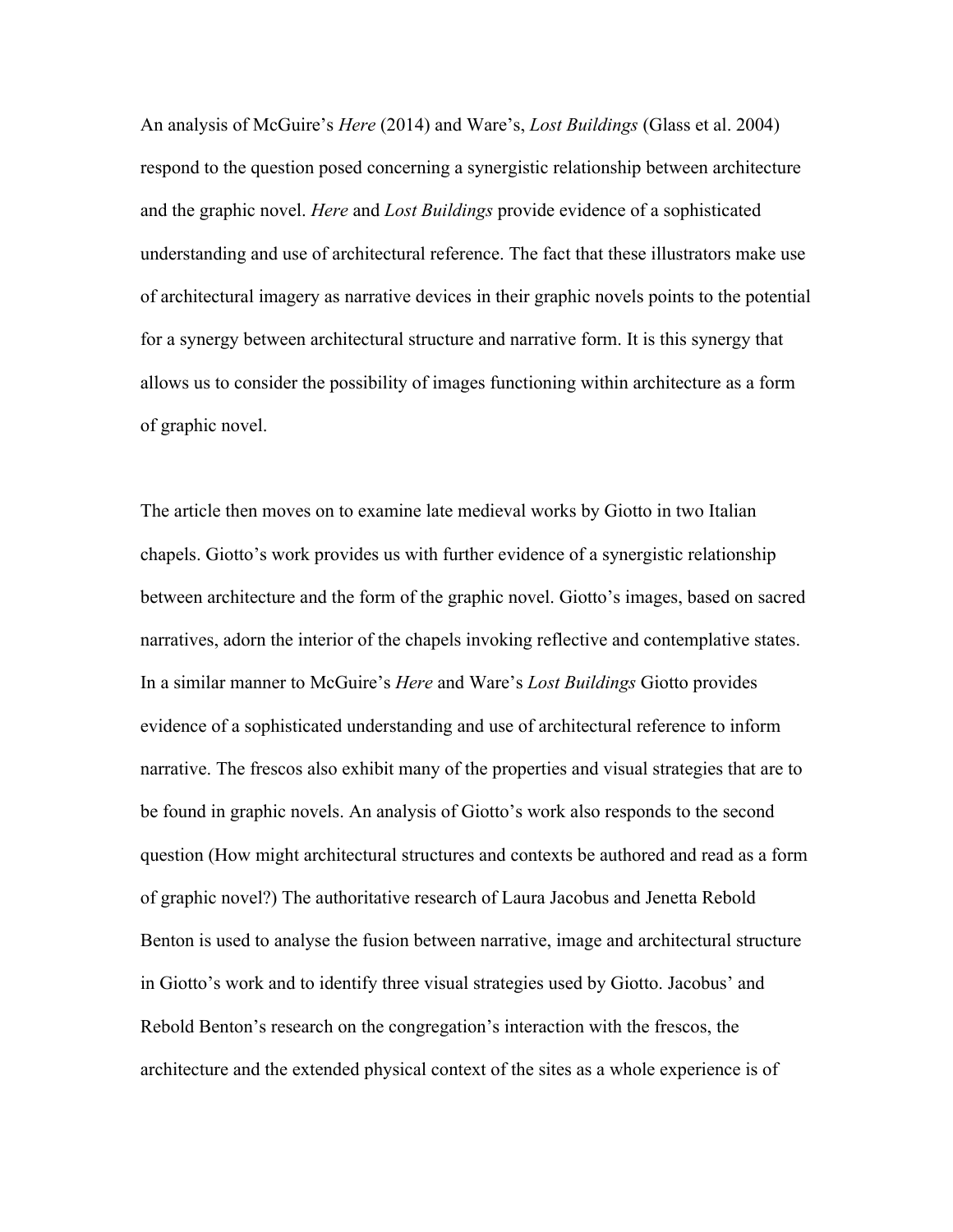particular interest to this article. Their research demonstrates that Giotto's application of imagery effectively allows the congregation to become readers of sacred narrative through their interaction with architecture.

Having established a synergistic relationship between architecture and the graphic novel and also identified three strategies for the authoring of illustrative imagery within an architectural context, Jacobus' and Rebold Benton's research is applied to three contemporary examples where architecture and imagery are combined to communicate narrative. The contemporary examples that are analysed are two projects commissioned as part of Transport for London's Art on the Underground projects and The Factory project in Hong Kong by Alberto Cipriani of RAD architects.

#### **Architectural imagery and the graphic novel:** *Here* **by Richard McGuire**

McGuire's *Here* 2014 relies upon the enduring images of a single room within a domestic building to establish the passage of time, a key concept of this graphic novel. The passage of time is, however, complicated. The physical temporal journey through McGuire's book is a conventional linear page turning process but the conceptual journey is not.

**Figure 1:** Richard McGuire, *Here*, 2014, printed book, courtesy of Richard McGuire.

**Figure 2:** Richard McGuire, *Here*, 2014, printed book, courtesy of Richard McGuire.

Most double page spreads are anchored in the interior space of a room or the place that room would occupy in the local geography before, or after, its existence. The corner of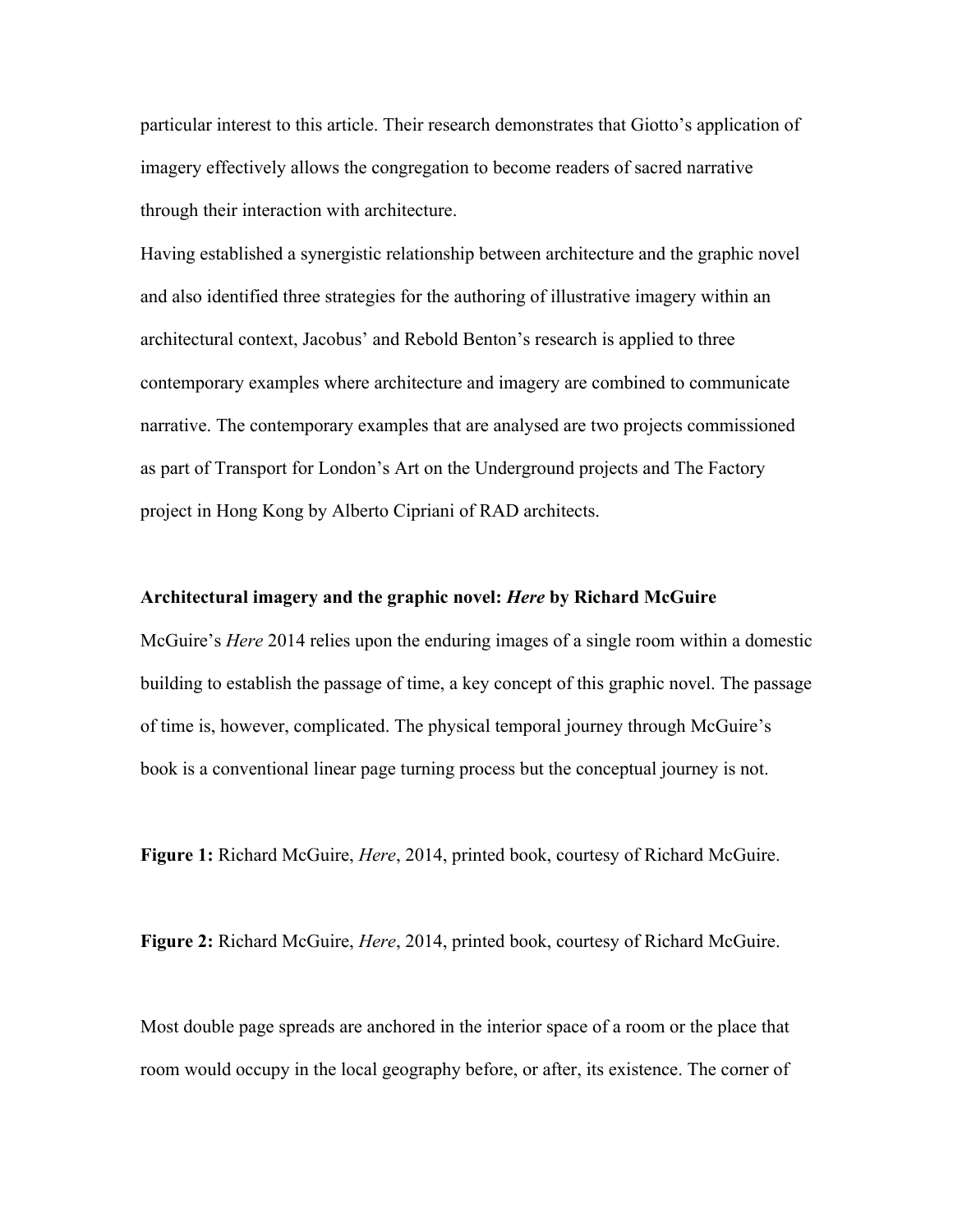the room consistently occupies the central gutter of the book and other key features such as the lines that describe the meeting of the walls with the floor and the ceilings are also constant throughout the book, see Figures 1, 2, 4 and 5. The far corner of the room and the centre fold of the book establish a direct relationship between the physical structures of the room and the physical aspects of the book form. As pages are turned the time frames shift, the décor of the room changes and each change is indexed against a year date that appears as a small tag in the corner of the image. These changes move forward and backwards in time, revealing events from the past, present and future that play out in the same space. Pages also invariably feature inserted frames that act as windows, showing multiple time periods in exactly the same space. These frames also carry small date tags. At times the dominant image is of the room with smaller inserts revealing events from different periods in time. Some of these time frames pre-date or post-date the existence of the building. At other points in the book the page is dominated by a space that pre or post-dates the building and the room appears as smaller inserts, or may not appear at all, as seen in Figure 3.

**Figure 3:** Richard McGuire, *Here*, 2014, printed book, courtesy of Richard McGuire.

**Figure 4:** Richard McGuire, *Here*, 2014, printed book, courtesy of Richard McGuire.

The potential chaos that this complexity might generate in the mind of the reader is countered and calmed by a consistency of visual language and narrative content throughout the novel. McGuire tells a touching and sensitive story of the human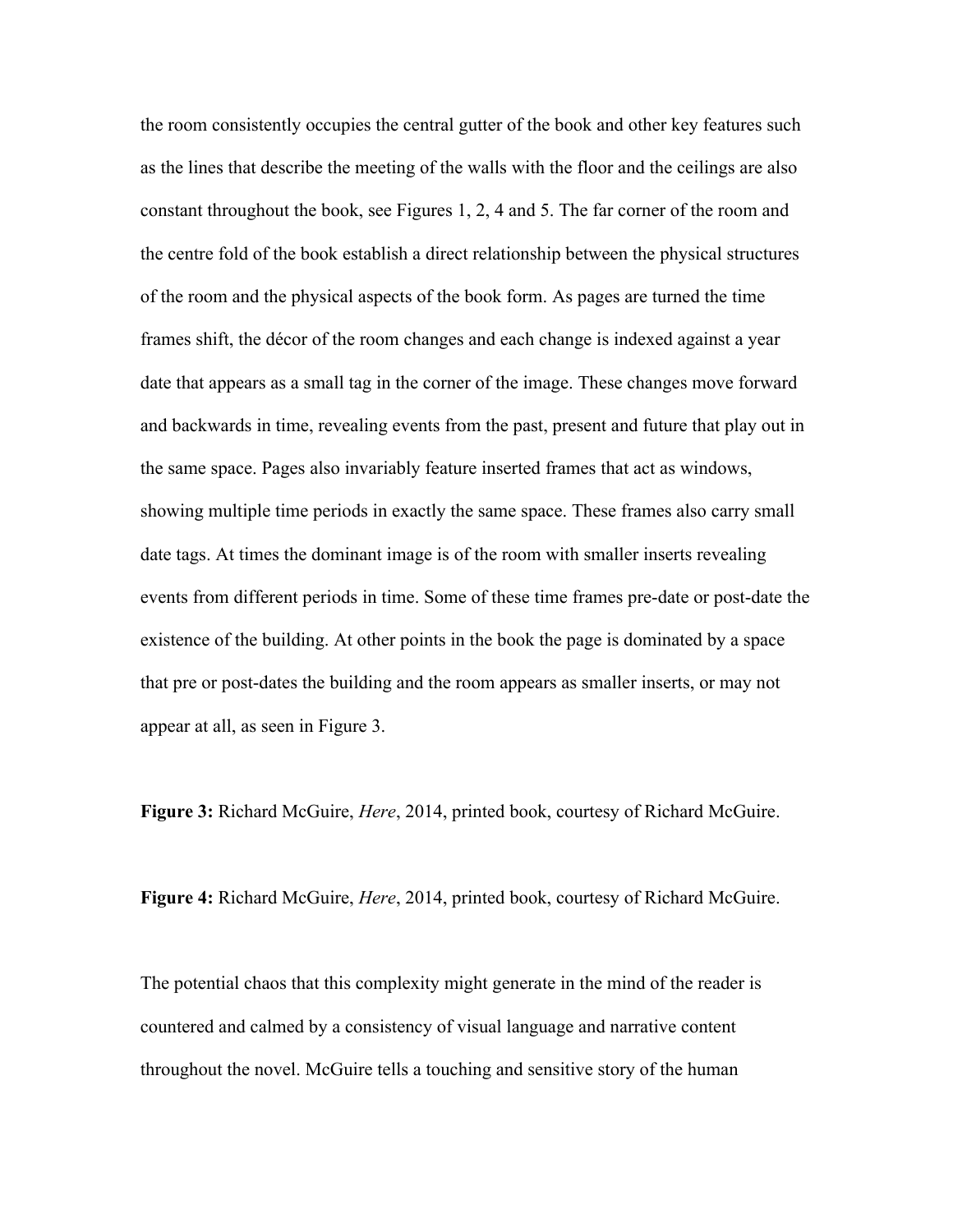condition based on autobiographical and carefully researched content. The generations McGuire shows us all play out their lives to a similar tune, suffering, enjoying and enduring different aspects of their journey through life. Furthermore, he not only shows us the transient nature of our individual lives but also that of humanity as a whole. Micro and macro time spans are represented in the book, from passing seconds to passing millennia, but the majority of the content focuses on the time span of events played out in the room. The passage of narrative time represented is at times accelerated, through the representation of fast-moving events such as an arrow in flight or a falling object, and at other points time is slowed. In Figure 3 an arrow is in flight which was let loose from a bow thirteen pages earlier. The following fourteenth page, shown in Figure 4, transforms the speeding arrow into a children's game of Pin the Tail on the Donkey. The hunters' deadly shot becomes visually echoed in a tentative act of play. The speed of an arrow in flight is contrasted with the slow, hesitant movements of the girl. As the actions and intentions of the archer and the child echo and contrast with each other, across the centuries that separate these two acts, time is poetically collapsed.

**Figure 5:** Richard McGuire, *Here*, 2014, printed book, courtesy of Richard McGuire.

Passages of time covering decades are represented through the referencing of decorative features through the depiction of changing fashions such as interior décor, clothing or cultural trends. Varying flow rates of time may all exist in a singular double page spread. The concept of memory and remembering as an indicator of time passed is also frequently visited. The taking of family photographs shown in Figure 1 is revisited across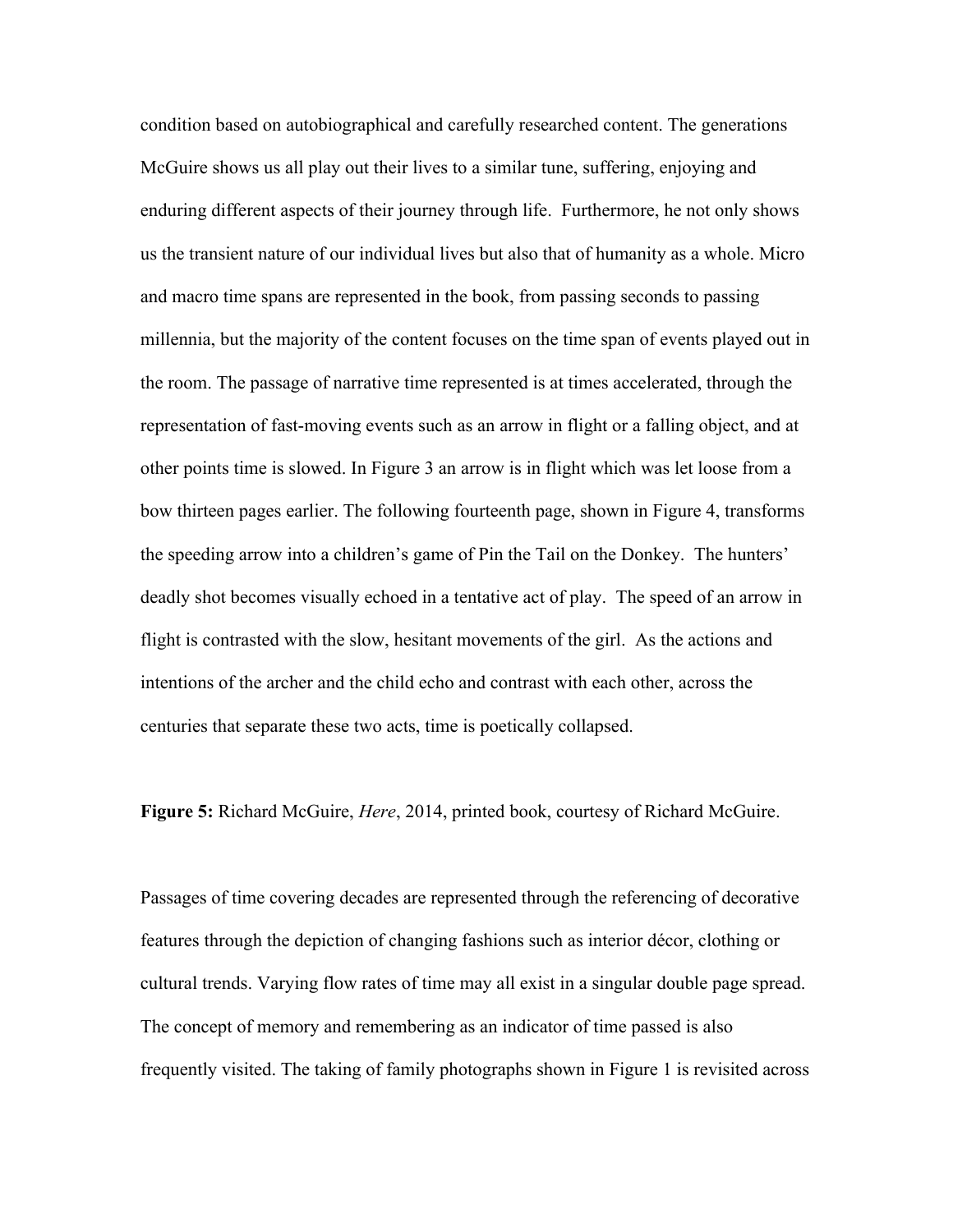many years and pages as seen in Figure 2. The viewing of home movies, characters recalling personal histories or being asked to retell jokes all contribute to this sense of time. The third image of the book shows us a woman alone in her 1957 room asking herself 'hmm [...] now why did I come in here again?' (McGuire 2014: n.pag.). The last image of the book returns to the same room a moment later, at the point where she is picking up a book from the coffee table saying 'now I remember' (McGuire 2014: n.pag.). Here fallible memory and her act of remembering concern a book, that is in itself a self-referential repository of memory, and a measure of time past. The conceptual complexity of McGuire's book and its narrative structure is in itself ornamental. The twists and turns, the rhythms and repetitions, the sameness and the difference are like the forms of arabesques that have an inherent beauty and magnetism. Figure 5 shows us this in the form of a dance with ornamental postures that in 2014 literally form an arabesque. Conceptually the dance is echoed across 72 years to the accompaniment of a solo piano, consequently we are presented with both the sameness and the difference of generations of humanity framed by the enduring structure of a singular architectural space.

# **Architectural imagery and the graphic novel:** *Lost Buildings* **by Ira Glass: Chris Ware and Tim Samuelson**

Chris Ware's contribution to the book and DVD, *Lost Buildings*, (Ware 2004), provides us with good evidence concerning the use of architectural imagery in illustrative practice. This work is the product of a collaboration between Ira Glass, Chris Ware and Tim Samuelson and while the book is difficult to locate in the United Kingdom, the DVD is widely available to view online.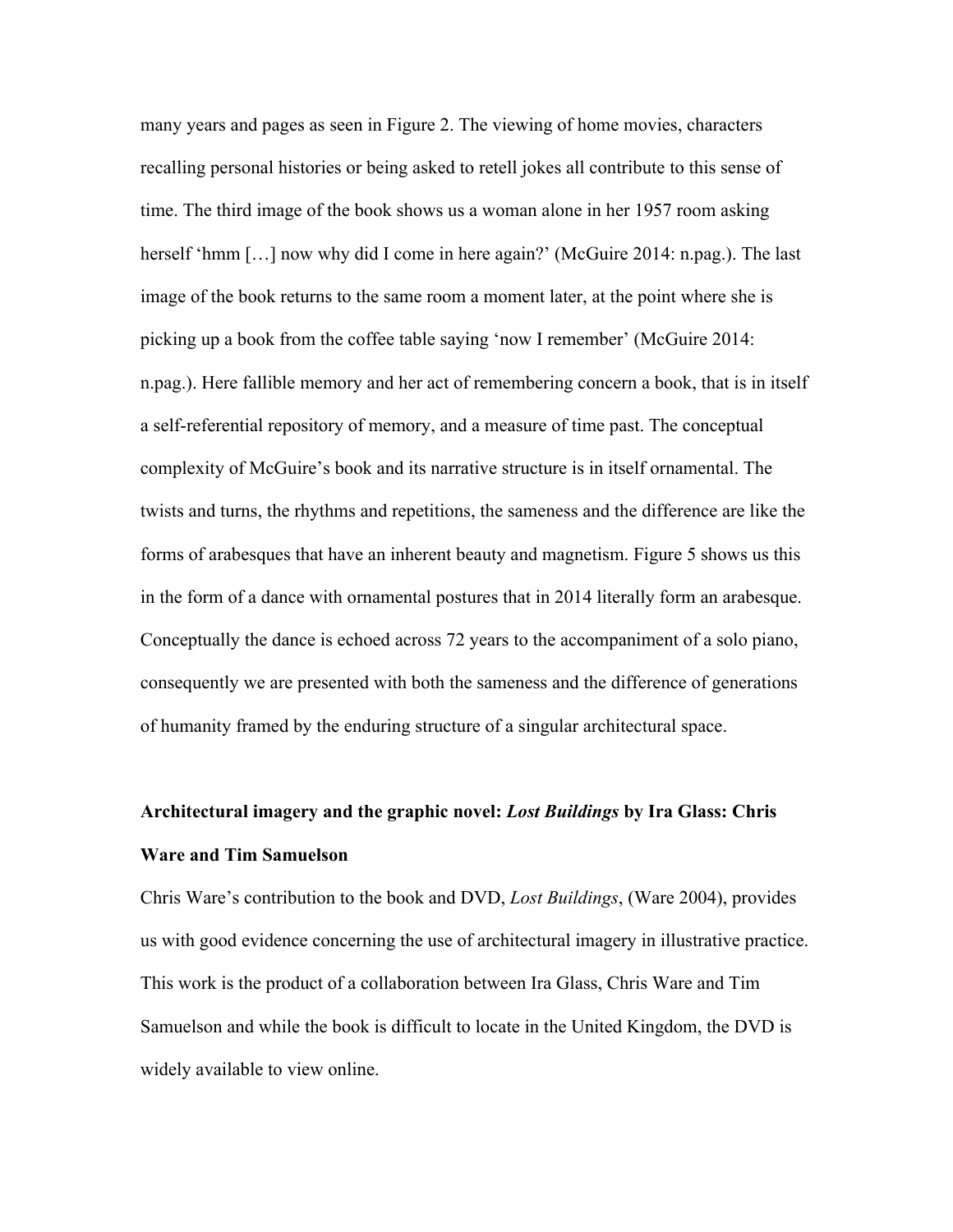The work originated from an audio-visual theatrical presentation commissioned by the public radio show, *This American Life* that was illustrated by Chris Ware and narrated by architectural historian Tim Samuelson. The presentation transposes the graphic novel form into an audio-visual format and tells the story of Samuelson growing up in Chicago, his obsession with the architecture of Louis Sullivan and his friendship with Richard Nickel. Nickel was an architectural preservationist who died after being hit by falling debris, while salvaging material from a Sullivan building that was in the process of being demolished. Ware's illustrations at the beginning of the DVD show us Samuelson's childhood interest in architectural detail, especially in relation to Louis Sullivan's work. The narrative then progresses to show us Samuelson as a school child where he imagines himself transported through time by visualizing the original historic details of his classroom replacing its modernized features (Glass et. al. 2004). At an early age Samuelson appears to be intuitively aware of an architectural measure of time and the ability for the ornamental and decorative features of a building to index the passage of time. This measure of time that can be described as 'architectural time' is an important narrative device in the opening scenes of *Lost Buildings*. Throughout the work Ware's drawings illustrate a melancholic destruction of architectural monuments alongside a touching human narrative. Ware's images pay close attention to the ornamental and decorative detailing of Louis Sullivan's buildings, often referring to the language and form of architectural plans and drawings. This reminds us that architecture is primarily a process of drawing that precedes the construction of any building and, as in this case, is often a record of buildings that no longer exist. Ware's use of the style and substance of architectural drawings within the form of the graphic novel acts as a bridge between the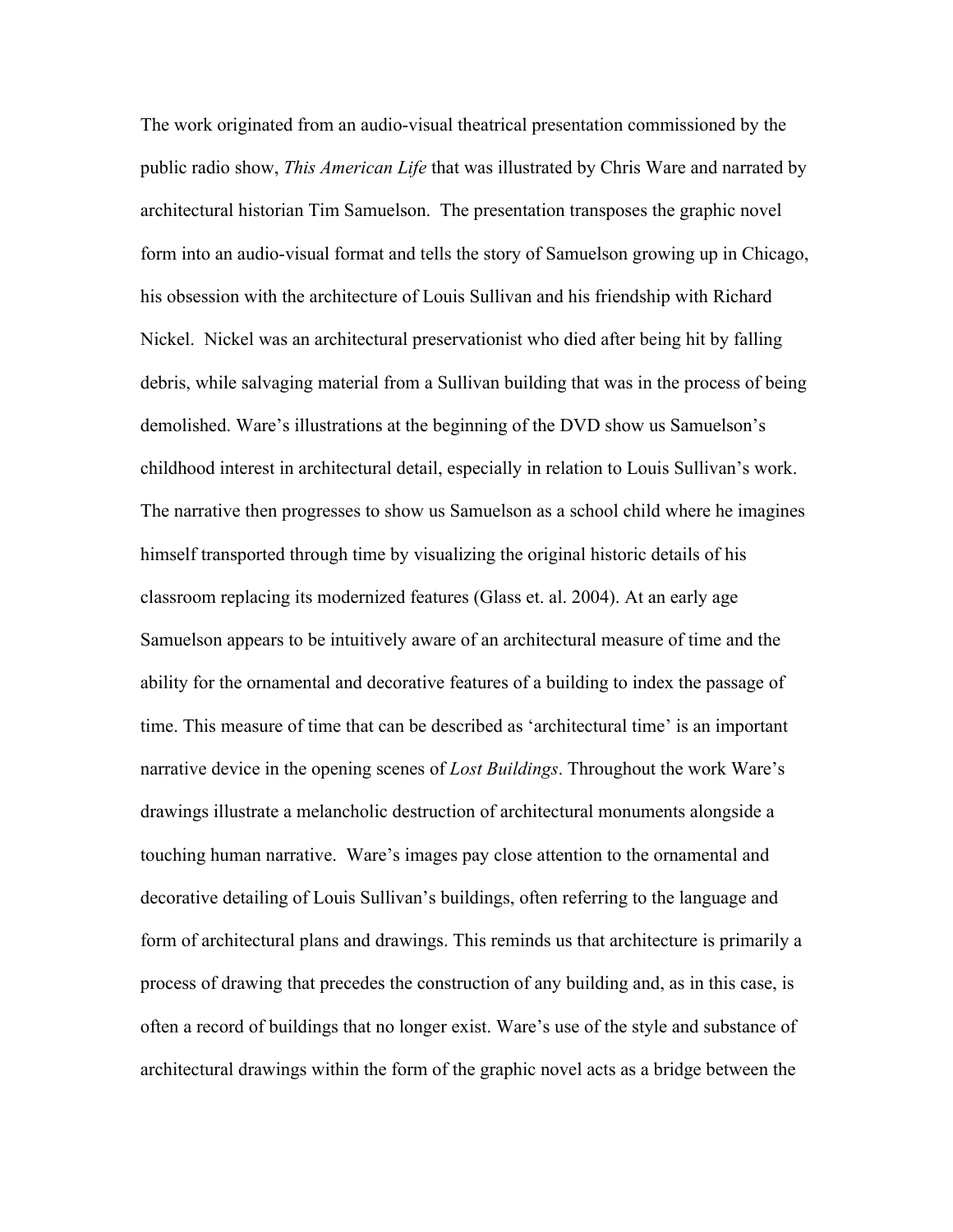form of the architectural structures featured and the form of the graphic novel. Within *Lost Buildings* and his later graphic novel, *Building Stories* (Ware 2012), such drawings are juxtaposed against broader urban vistas and interiors that make use of a pictorial space constructed using parallel projection. This use of parallel projection adopts the form of pictorial space more readily associated with architectural design drawings. Whilst parallel projection lacks the convincing illusion of space found in perspective drawing it is useful in making clear the dimensions of an object or structure. Ware's use of mechanistic parallel projection in his illustrations results in a lack of spatial illusion that he counters by rendering the images with naturalistic and expressive colour pallets. The use of this colour pallet establishes an intriguing tension between the expressive content and the mechanistic nature of the pictorial space. The imagery in these works also makes a play between the minimalist nature of the images and the complexity of the decorative surfaces, designed by Sullivan, which they depict.

Sullivan's architecture is an important presence in *Lost Buildings* but can also be considered as further evidence of the synergy between the practice of illustration and architecture in its own right. In her book, *Evolving Transcendentalism in Literature and Architecture*: Frank Furness, Louis Sullivan, and Frank Lloyd Wright, Naomi Tana Uechi discusses Sullivan's response to Walt Whitman's poetry both in his architecture and in the poems that he created himself. Uechi focuses her attention on Chicago's Auditorium Theatre, 1889, and the Transportation Building, 1893 and sees Sullivan's architectural projects as a concrete manifestation of philosophical and poetic thought (Uechi 2013). From this position it is reasonable to think of Sullivan's use of form and highly decorative architectural features as an illustrative application of his Transcendentalist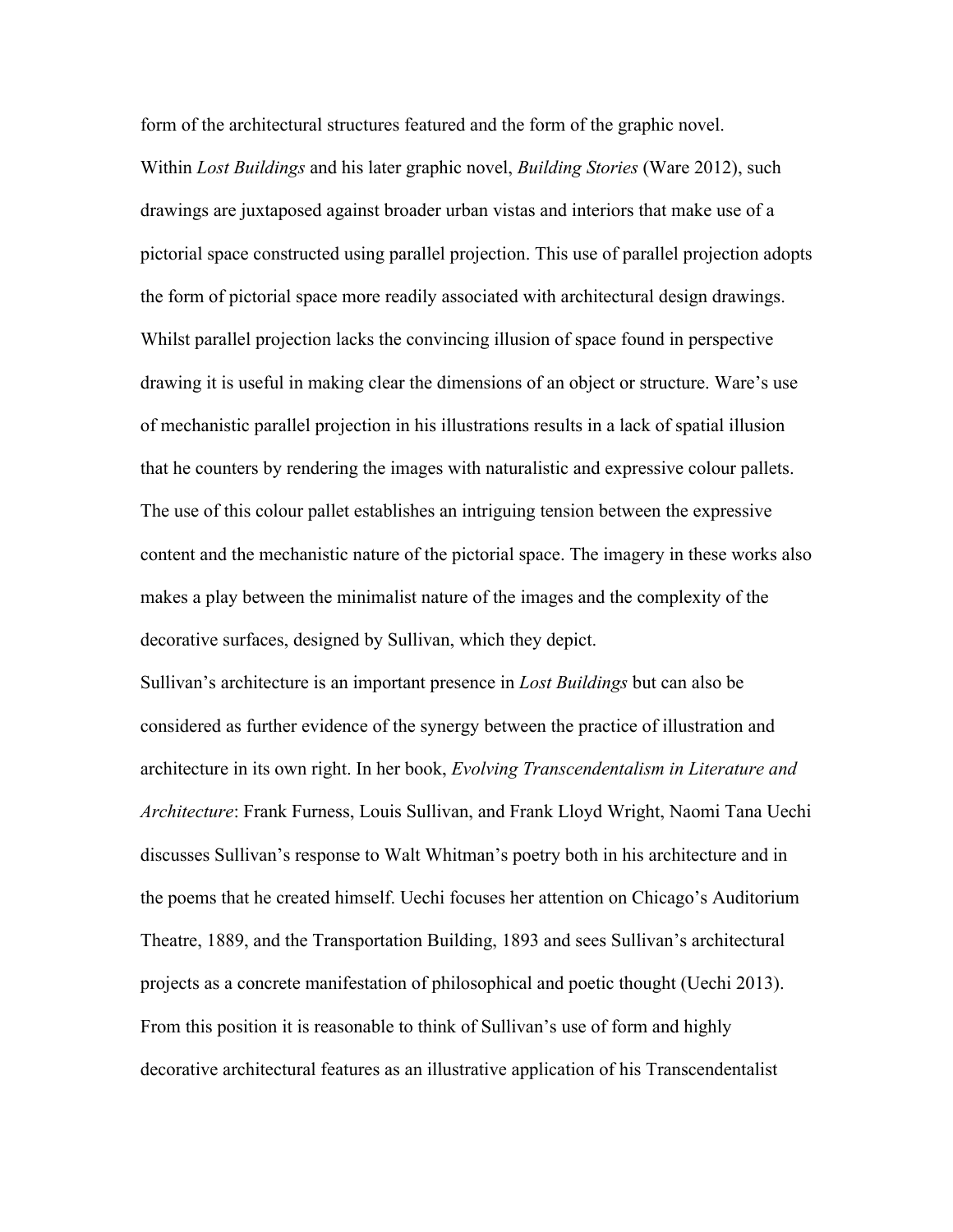philosophy and interest in a developing North American cultural and political consciousness. Sullivan saw his architecture as a rhetorical form that communicated sophisticated ideas to mass audiences. Therefore, it could be argued that the buildings effectively act as illustrations to philosophical texts.

Uechi quotes Lewis Mumford describing Sullivan as 'the Whitman of American architecture' (Uiechi 2013: 45) and she then goes on to write, 'As Mumford mentions, Sullivan's architectural ornament is similar to Whitman's poems in their characteristic and stylistic combination of two opposing aspects – innovation and sensitivity, ornate beauty and simplicity, fierce nationalism and rugged individualism' (Uiechi 2013: 45).

Uechi's position on Sullivan's architecture also allows us to construct parallels between Sullivan and Ware. In a general sense, both Sullivan and Ware are delivering a critical engagement with the history and sociology of the United States in a poetic and philosophical form. Sullivan is using the decorative rhetoric of architecture to beguile the users of his buildings whereas Ware makes use of the graphic novel. However, both have authored a complex and meaningful content that invites their respective audiences to read and reflect on the human condition in its broader social context. It would be unreasonable to consider Sullivan's ornamental designs functioning as a graphic novel but they do provide evidence of decorative surfaces functioning in an illustrative manner.

Ware and McGuire have provided us with examples of the depiction of architectural forms functioning as essential narrative devices within their graphic novels. Both Ware and McGuire rely on the audience's ability to intuitively read architecture, within the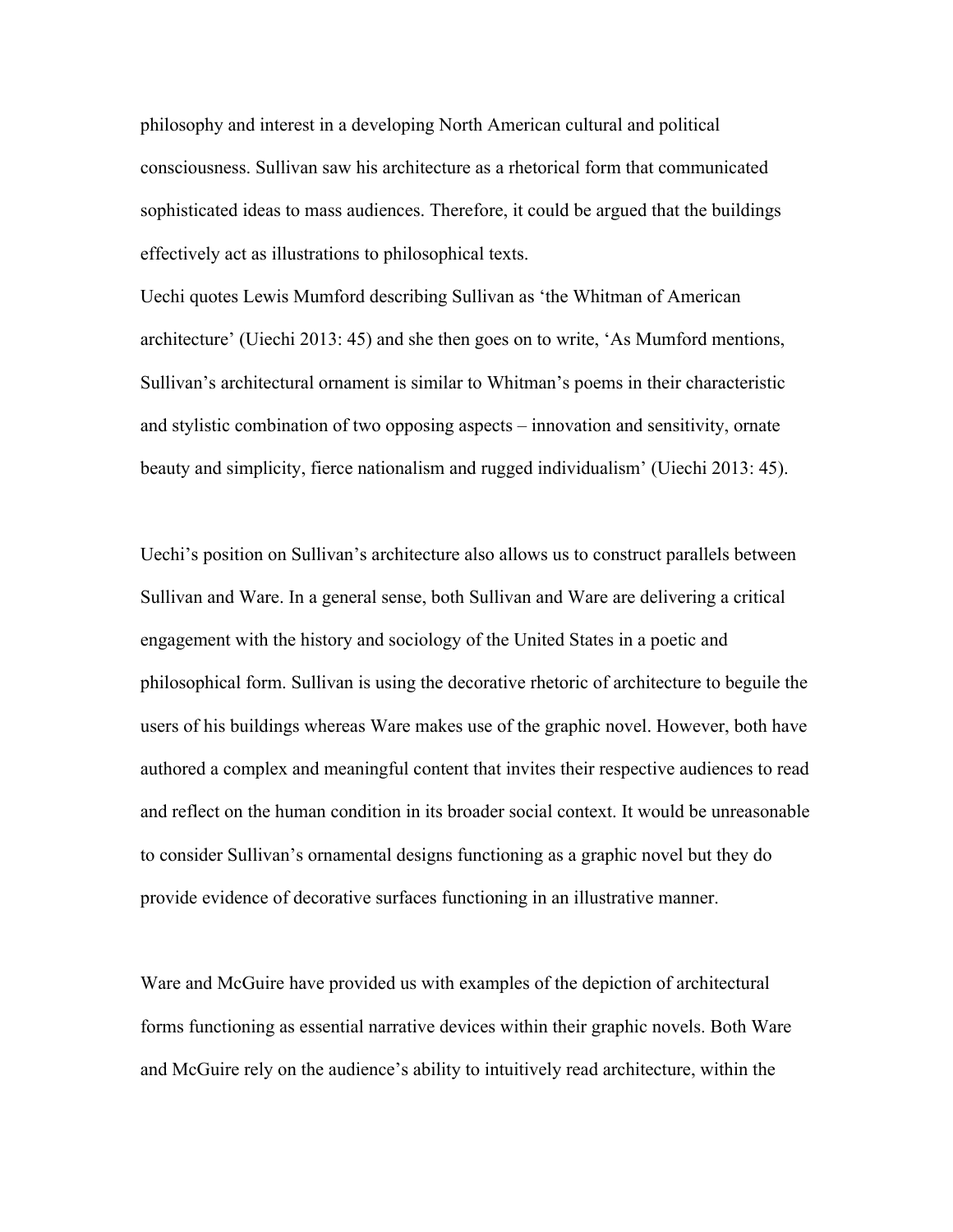pictorial space of the graphic novel, as spatial and temporal signifiers. When the passage of time is measured in architectural terms we consider a building's potential to endure the passing of many generations and hold the traces and memories of past lives. Both Ware and McGuire make use of this 'architectural time' and use it to poetic effect. McGuire and Ware understand that buildings speak of their past through the signs of style, modification, adaptation and ruin. We can understand the depiction of architecture in Ware's *Lost Buildings* and McGuire's *Here* as a kind of time machine. Both Ware and McGuire make use of images from different time periods inserted as frames within larger images allowing the audience to effectively visualize the same place at differing points in time. Both Ware and McGuire make extensive use of architectural forms in these works to not only establish a stage where the narrative is played out but also to act as an essential driver for the narrative itself. McGuire and Ware make effective use of a narrative synergy that exists between architecture and the form of the graphic novel. Louis Sullivan's architecture also provides us with good evidence of how illustrative practice has the potential to function within the context of architecture via decorative forms. In the next section, late medieval works attributed to the architect and painter Giotto provide more evidence concerning the synergistic relationship between the graphic novel form and architectural form. Giotto's work is also used to address the second question posed in the introduction that asks: How might images be authored and read as a form of graphic novel within an architectural context? Authoritative research by Jacobus and Rebold Benton on Giotto's work addresses the second question through the identification of the visual strategies employed by Giotto and the audience's reception of the work.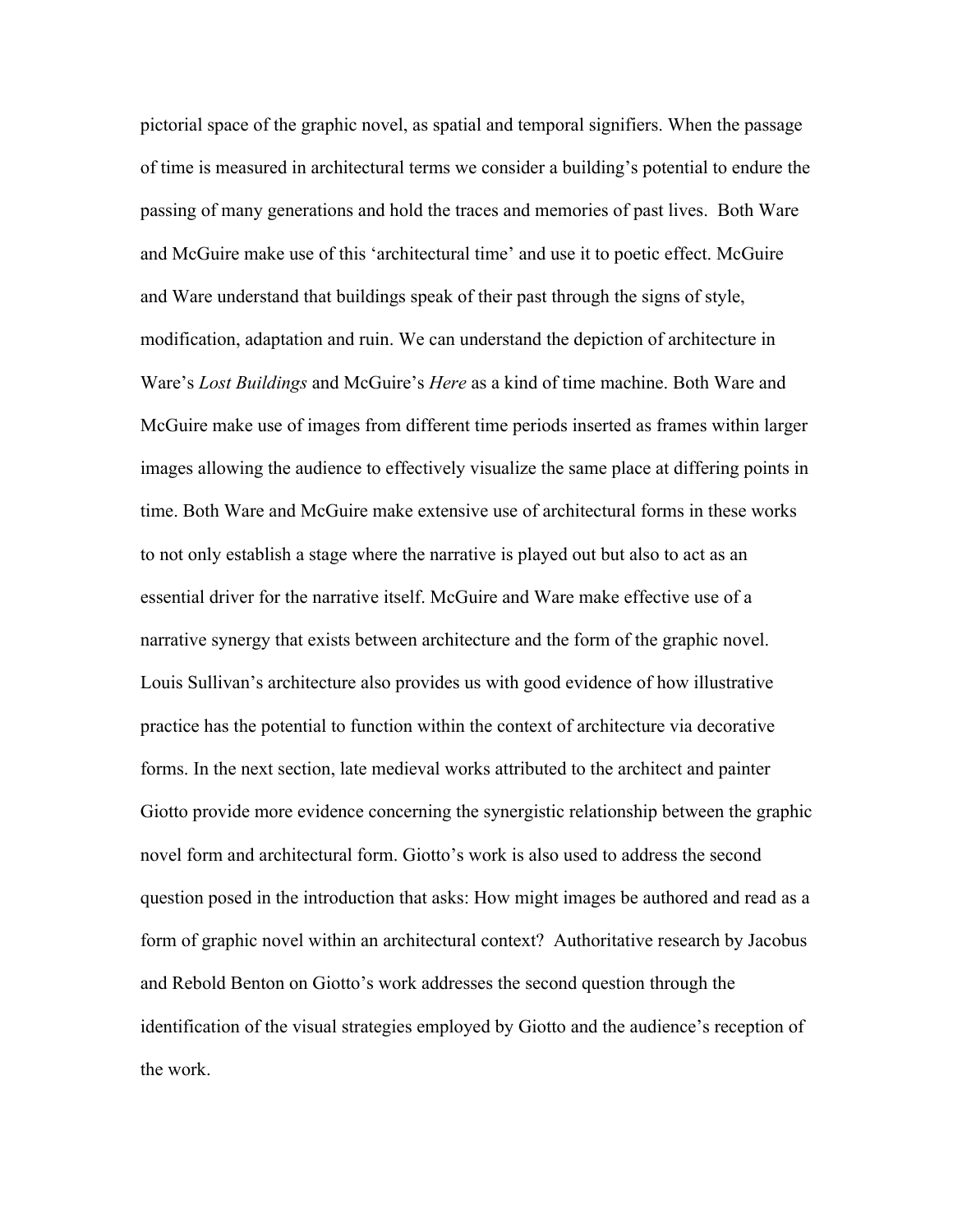**Giotto's work in The Scrovegni Chapel, Padua and San Francesco, Assisi, Giotto** Two historic examples of a synergy between illustration and architecture can be found in work attributed to Giotto in the Scrovegni Chapel, Padua and the Upper church of San Francesco, Assisi, see Figures 6–9. Giotto (approx 1267–1337) was both an architect and a painter who used a range of visual strategies to enhance the audience's reading and experience of the narratives presented in the frescos at Padua and Assisi. Giotto's frescos have been thoroughly analysed through the lens of art history and some of the valuable and insightful findings resulting from the research of Jacobus and Rebold Benton are used in this text. Giotto's work at Padua and Assisi are relevant to the questions that this article poses because of their consistent inclusion and treatment of architectural references, their representation of time, and the use of decoration to inform narrative; characteristics that are shared with the previously discussed works of McGuire and Ware.

Jacobus' and Rebold Benton's research points to Giotto's use of visual strategies to break down the barrier between the experienced space/time of the audience's real world and that of the world that is to be found in the pictorial space/time of the paintings. Steve Braund discusses the potential for illustrators to generate narrative in what he describes as the readers story world space through the Brechtian concept of the fourth wall (2015: 267–85). Braund's proposal focuses on illustrative books but could also be used to understand some of the visual strategies used in Giotto's works at both Padua and Assisi. To consider the work of Giotto from the position of illustrative practice is unusual but entirely reasonable once some basic characteristics of graphic novels are compared with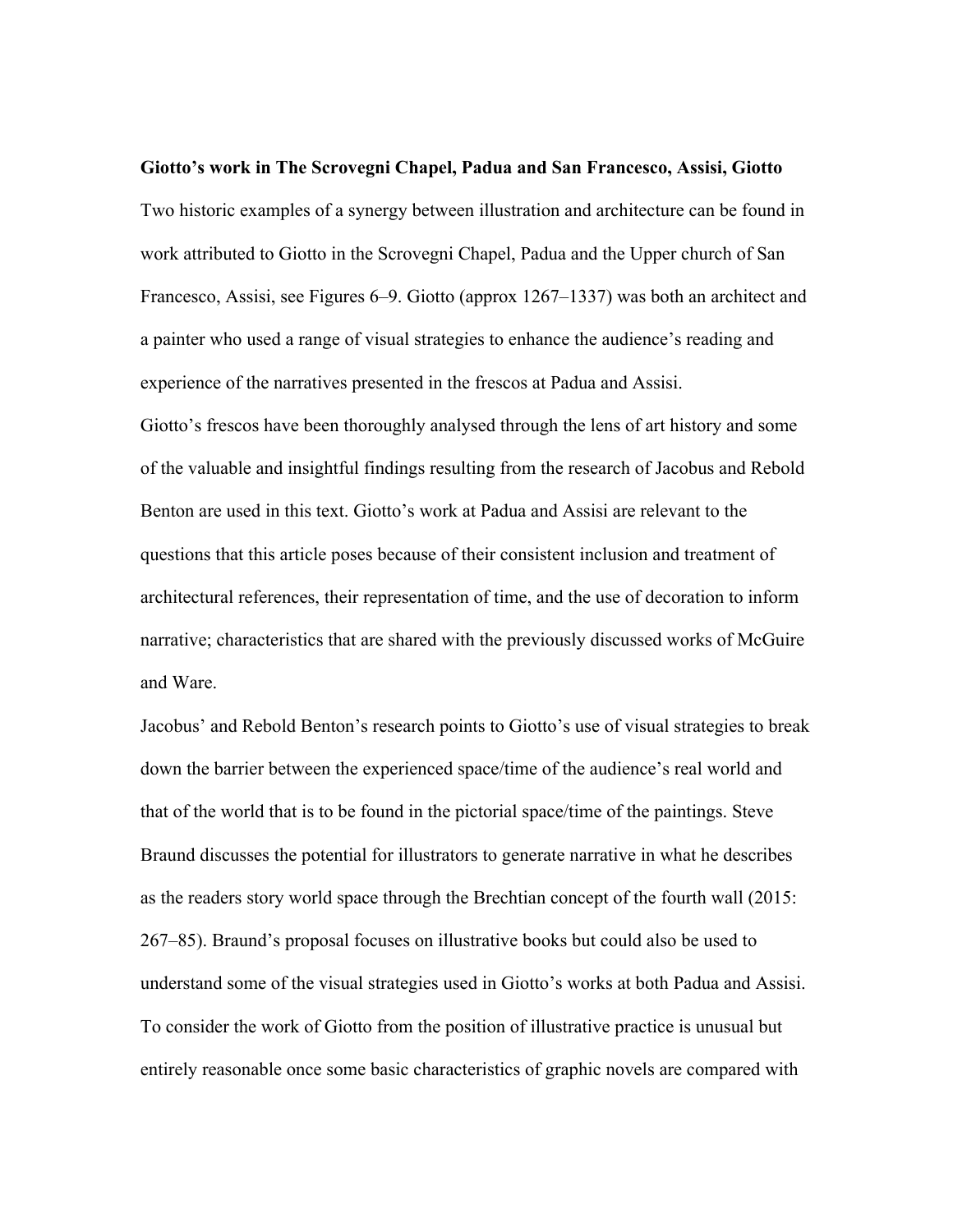Giotto's frescos at Padua and Assisi. For example; the sequential use of scenes, the use of visual strategies to pause, slow or quicken action from one scene to another, compositional elements to lead the readers eye from one scene to another or the use of multiple threads of narrative within a single image, organized through compositional devices such as size, scale or positioning in pictorial space. As with graphic novels Giotto's images have a close relationship with a text and in their most basic reading progress scene by scene around the interior of the chapel in what are described as 'registers'. This linear journey begins, in the case of Padua, in the top left corner of the south wall progressing around the room and then dropping to a lower register, finally completing its journey, after three circuits of the space, in the lower right-hand corner of the North wall. The similarity to the sequential form of scenes employed in graphic novels is clear. The order and design of Giotto's imagery closely refers to its architectural context, in much the same way that a graphic novel refers to its context of the book form. The book's essential structure of a progression of page turning acts is conditioned by features such as; size, format, gate folds, double page spreads, concertina books, paper engineering and cut outs, etc. All of which respond to, and inform, our interaction with the narrative. Analogous physical features are to be found in the work of Giotto at Padua and Assisi. The size, scale and shape of the architectural space, the presence of doors, windows or columns that interrupt the wall surface, or the presence of corners, curves, arches and recesses inform the form and the function of the frescos.

It is possible to apply some of the visual strategies identified in Giotto's work by Jacobus and Rebold Benton to an analysis of contemporary examples of architecture where imagery has been used as a site-specific feature within a building.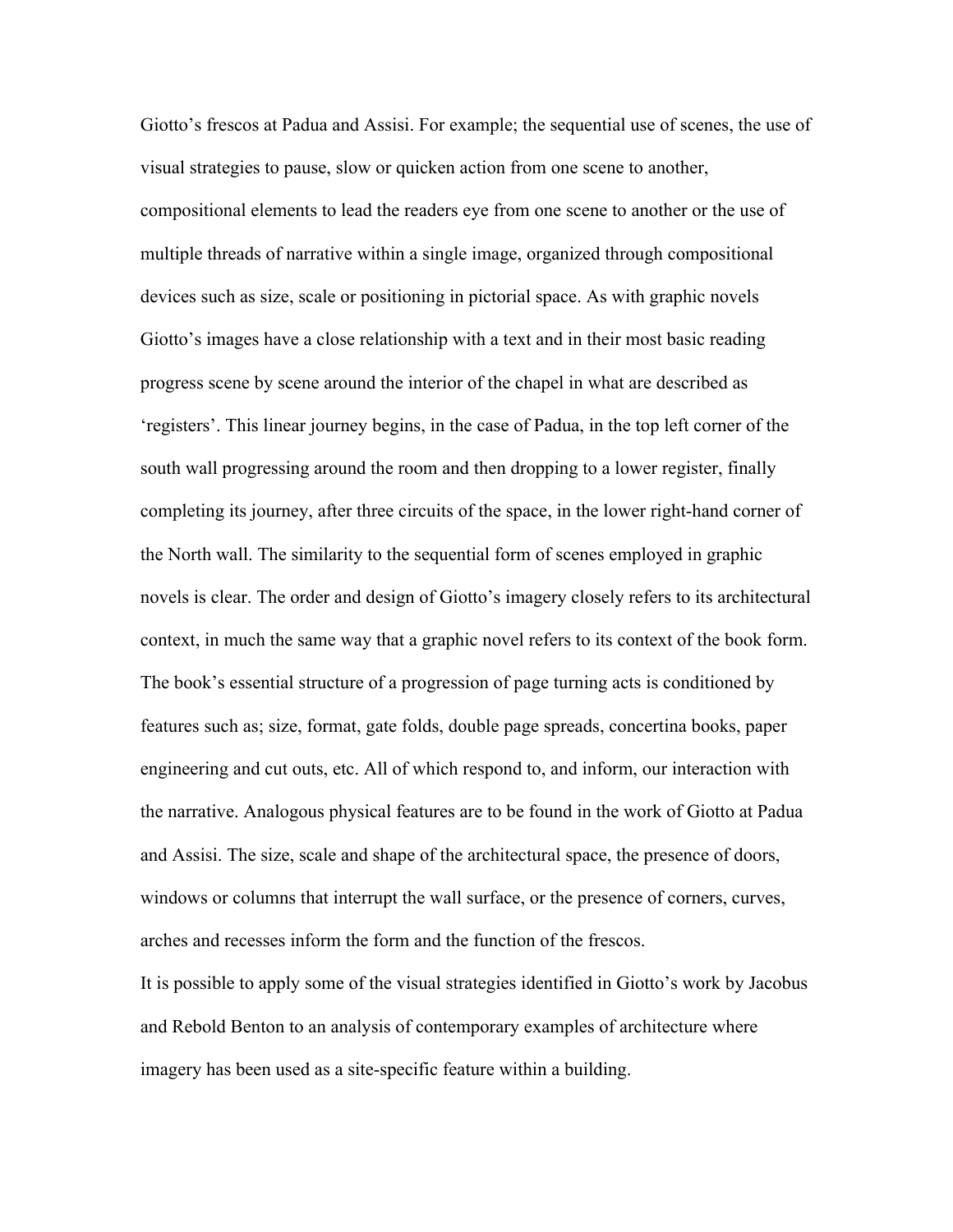Three of the strategies employed by Giotto as described by Jacobus and Rebold Benton are;

- 1. The use of convincing illusionistic painting to describe spaces receding into the walls or decorative architectural features that project out from walls
- 2. The use of threshold imagery to prepare the congregation for the transition between secular and sacred spaces as they enter, or exit, the chapel
- 3. The inclusion of experienced events, local architecture or the interior features of the chapel within the sacred story world of the frescos.

The first of the three strategies is evident at both Padua and Assisi and makes use of convincing illusionistic imagery to project decorative architectural features out from, and into, the picture plane. The illusionistic imagery takes the form of decorative banding. This banding frames the imagery, defining a boundary between different scenes. The banding also acts as a frame through which we look into pictorial space. On the West wall of the chapel there is a judgement day painting, shown in Figure 7. The chapel's patron Enrico Scrovegni is pictured here with a cleric who is offering the chapel to God. This is a critical act in the relationship between the Scovegni family and the church of that period. The wealth of the Scrovegni family was built upon the sin of money lending, a fact that limited the family's ambitions. However during this period the church came to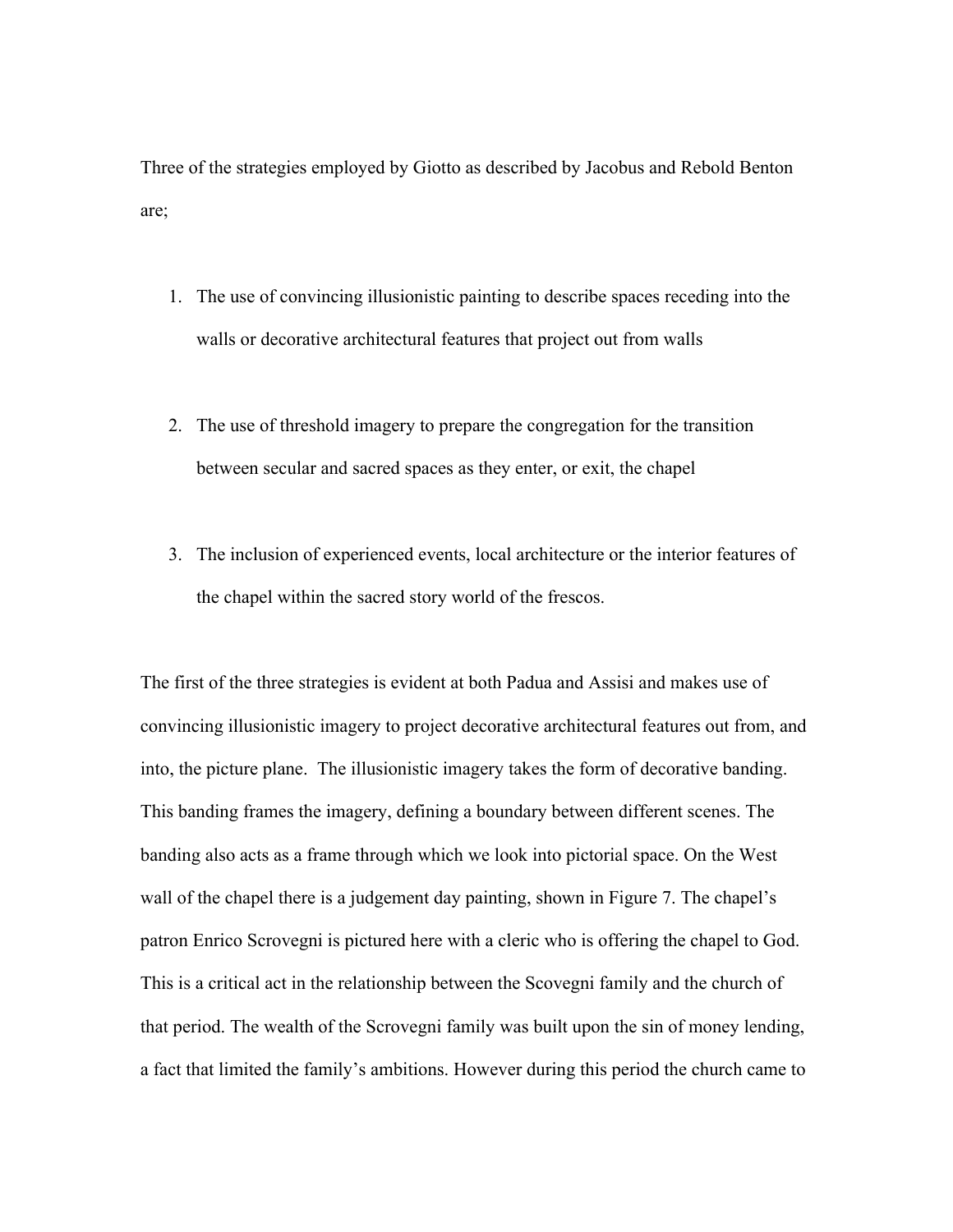realize a new reliance on mercantile wealth within an emerging urban context (Little 1983). Consequently, the Scrovegni family sought to rehabilitate the family name through the funding of a magnificent chapel. The link between the family's real-world sociopolitical narrative and the church's sacred narrative is signalled through the inclusion of the offering of the chapel within the Judgement Day fresco. The insert in Figure 7 shows the cleric's gown falling out of pictorial space over the decorative banding into the viewers space, breaking through what Steve Braund describes in Brechtian terms as a fourth wall (Braund 2015: 267–85). The boundary between pictorial space and real space is punctured as the cleric is in both pictorial space and the real world of the audience. A crucial element in puncturing this boundary is the decorative banding that runs around the image. To further confuse our understanding of the boundary between pictorial space and real space, the decorative banding is an illusion of threedimensional decorative mouldings and columns that project into the real-world spacetime of the viewer, see Figure 7. The complex relationship between the pictorial space of the judgment day painting, the cleric's foot and the decorative banding subverts and disrupts the viewer's understanding of the picture plane allowing sacred narratives from within the pictorial space of the painting to be blended with the actual space of the audience. This has the effect of achieving what Braund describes as the creation of story worlds in the reader's space (2015).

Giotto also uses decorative banding in his frescos in the upper church of San Francesco in Assisi. Janetta Rebold Benton's research has made a convincing case to explain how the decorative banding at Assisi is designed to subtly control the points at which an audience would pause to read sections of a very long register of frescos (1989).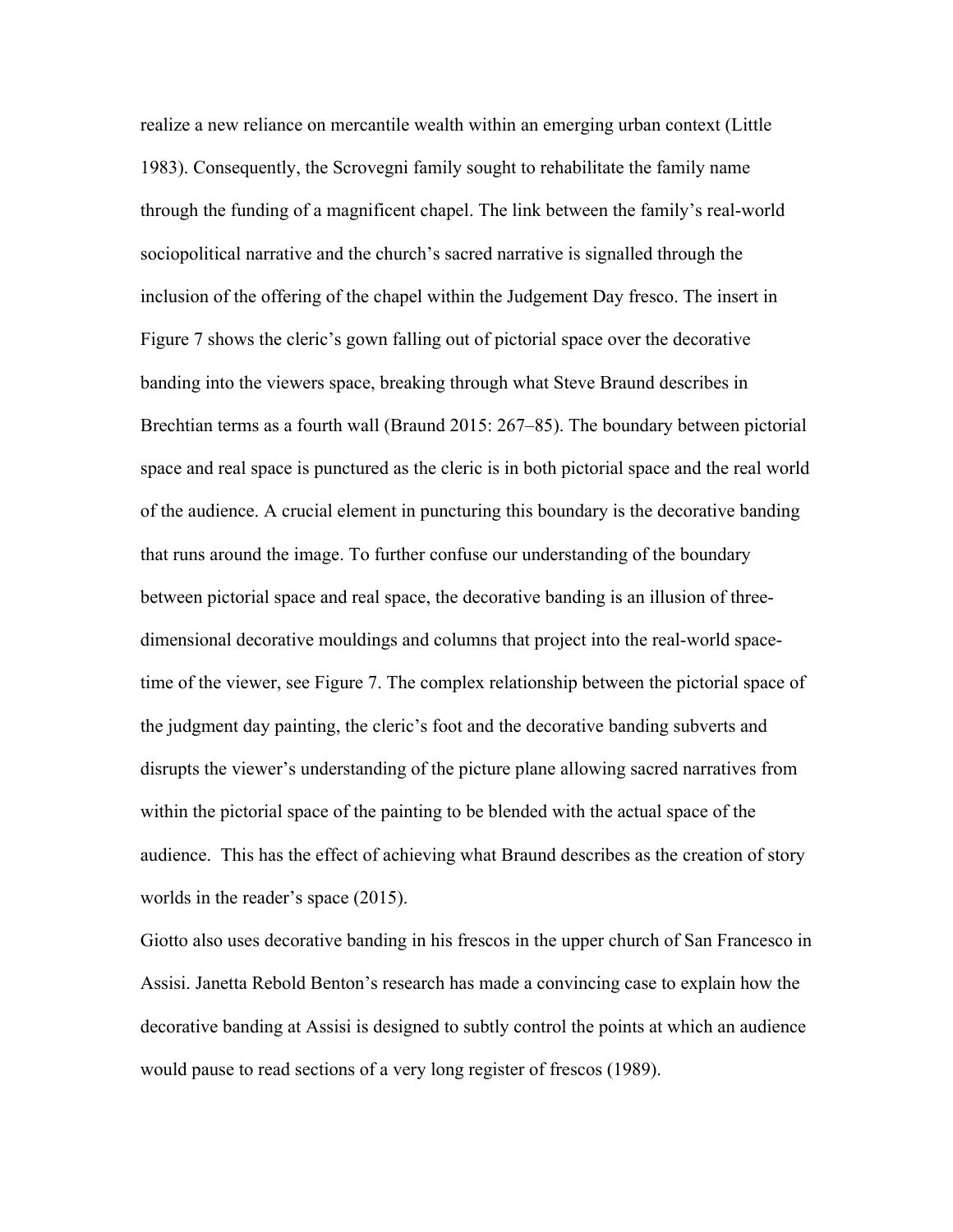The frescoes are to be read in groups of three as shown in Figure 9. Each group of frescos is framed by a painted decorative band of illusionistic corbels supporting an equally illusionistic pediment. Rebold Benton's research asserts that the illusionistic painting techniques encourage us to perceive the bands as real world ornamental architectural details. The single vanishing point for the corbels works best when we position ourselves at the centre of each group of images. This strategy is repeated along the full length of the walls. The illusionistic decorative banding effectively punctuates the audience's progress, subtly controlling pace and flow through the narrative.

A third example of illusionistic imagery, that disrupts the barrier between real and pictorial space, takes the form of illusionary rooms in the lower register either side of the triumphal arch in the Padua chapel, as shown in Figure 6. These frescos trick the eye into believing that actual rooms exist on either side of the arch. Jacobus' research into the work of Giotto asserts that the painted surfaces of walls operate as a liminal space between our real space time and the fictive pictorial space time of the painting, and the disruption of this surface is used to explore the tension between real life experience and sacred narrative (Jacobus 1999: 102). The trick of these illusionistic rooms, like that of the illusionistic columns and mouldings, is to disrupt the barrier between real and pictorial space, achieving what Braund describes as a story world in the reader's space (2015).

The second of the three strategies is also designed to blend real and pictorial spaces to create a story world in the reader's space and involves the repeating image of a pulpit in the Padua Chapel. The pulpit appears in multiple paintings around the chapel, always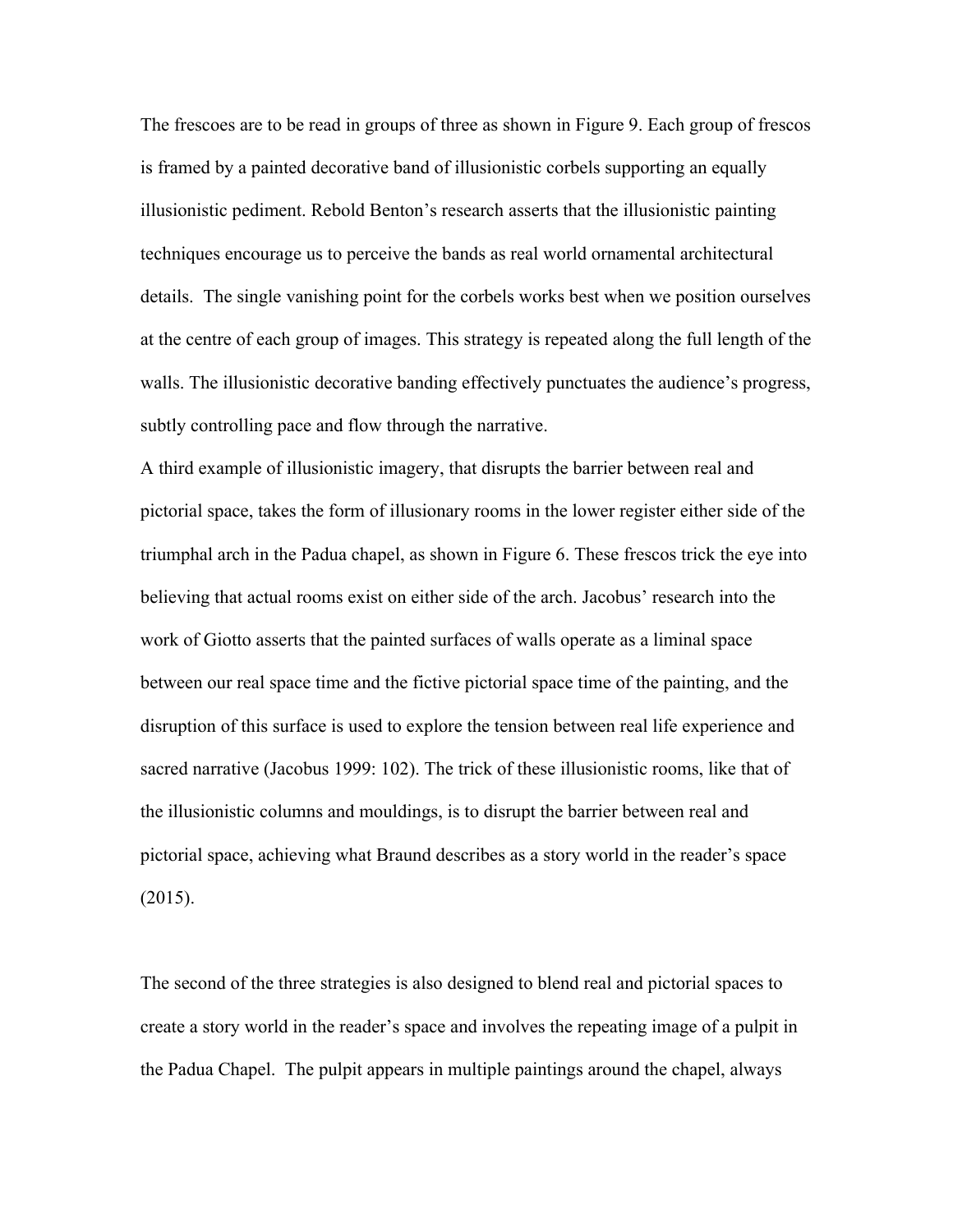pictured at a different angle. Figure 8 shows us one example of this. Jacobus points out that this reoccurring image of the pulpit appears in frescos at strategic points around the chapel walls. She goes on to propose that this pulpit is an image that would have borne a striking similarity to the real pulpit within the chapel, and the viewing angles of the pulpits in the various paintings echo the viewing angles of the actual pulpit from the positions where the paintings would have been viewed. For example, when the congregation enter and turn into the space of the chapel they would see the painting in Figure 8. The fictive structure in the painting is then echoed with the actual viewing angle of the pulpit structure at the end of the chapel. Jacobus defines these scenes as 'threshold' images whose function is to aid the congregation's transition from secular to sacred space. This is achieved by referencing actual structures of the internal architecture into the pictorial space and narrative time of the frescos (Jacobus 2008).

The final strategy makes use of the audience's journey through the real and experienced space and time of the building, and the local environment, to reinforce and deepen the audience's connection with the narrative journeys described in the pictorial space and narrative time.

**Figure 6:** Giotto, *Triumphal Arch*, *c*. 1306, Fresco, Scrovegni chapel, Padua, Italy, courtesy of Web Gallery of Art.

In Padua the upper part of the chapel wall, above the triumphal arch, is the site of the annunciation paintings, see Figure 6. Jacobus understands these annunciation scenes as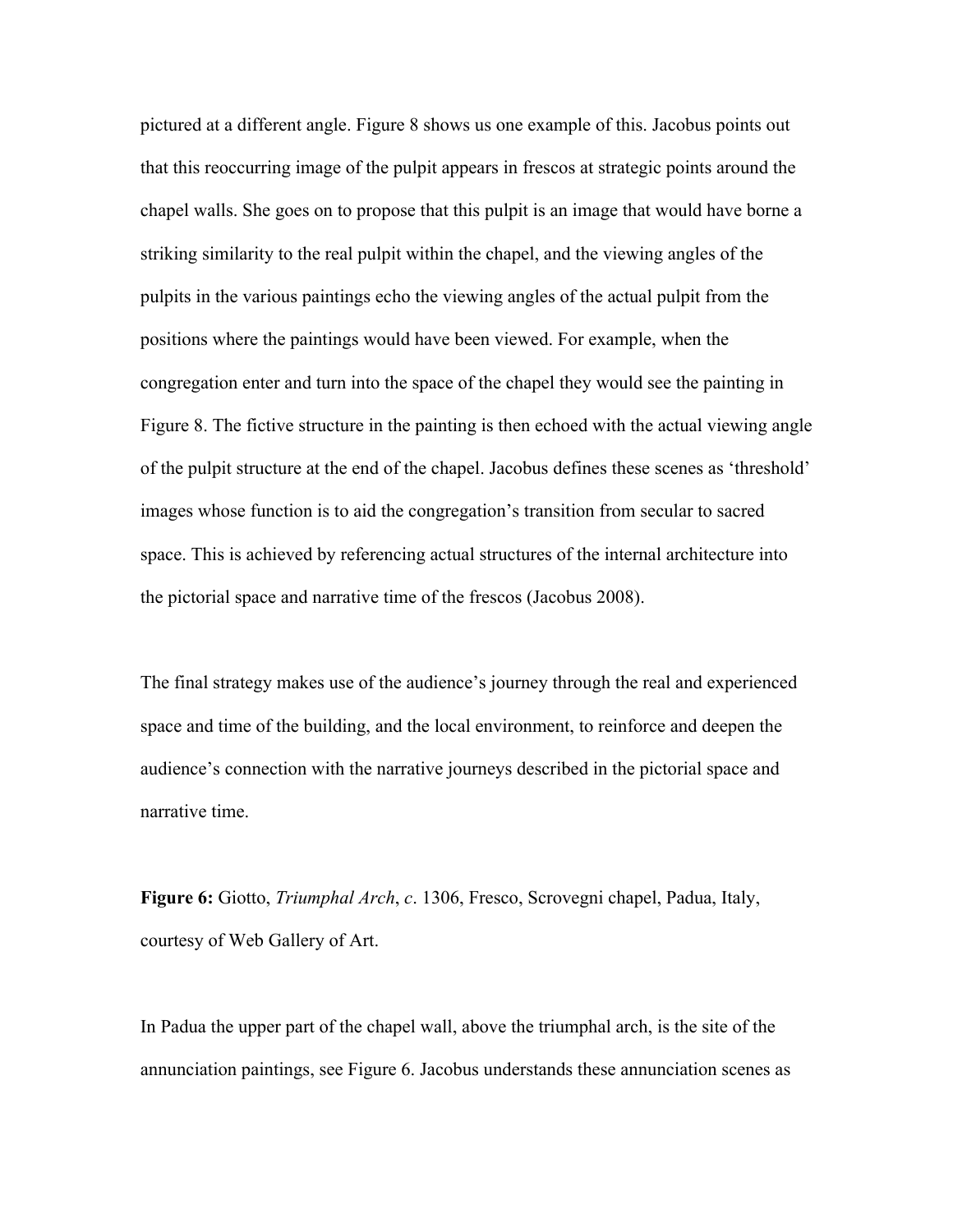depicting an annual enactment of the annunciation as opposed to the annunciation itself. Her argument is based, in part, on the clothing worn by the figures as she locates the style of the garments as being late thirteenth century, as opposed to the garments depicted elsewhere in the chapel that place characters within a biblical period (Jacobus 1999). Consequently the congregation's viewing experience is that of actors playing the narrative as opposed to images that visualize the actual annunciation. The congregation's memory of real theatrical events is represented in pictorial space, enhancing their reading of the architecture, its site and the imagery.

**Figure 7:** Giotto, Judgement Day painting, date unknown, Fresco, Scrovegni Chapel, Padua, Italy, photo courtesy of Elena di Monti.

**Figure 8:** Giotto, *The Presentation of Mary in the Temple*, *c*. 1306, Scrovegni Chapel, Padua, Italy, photo courtesy of Elena di Monti.

**Figure 9:** Giotto, *The Homage from the Simple Man, St Francis giving his Cloak to the Poor Knight and The Vision of the Palace of Arms*, Upper Church, Assisi, Italy, courtesy of Web Gallery of Art.

Similar to the referencing of annunciation enactments within the annunciation painting, a fresco in Assisi Giotto makes reference to a local and still existing Roman temple. This can be seen in the left-hand section of the fresco in Figure 9. The inclusion of this temple within the image helps the audience to relate sacred narrative to their real-world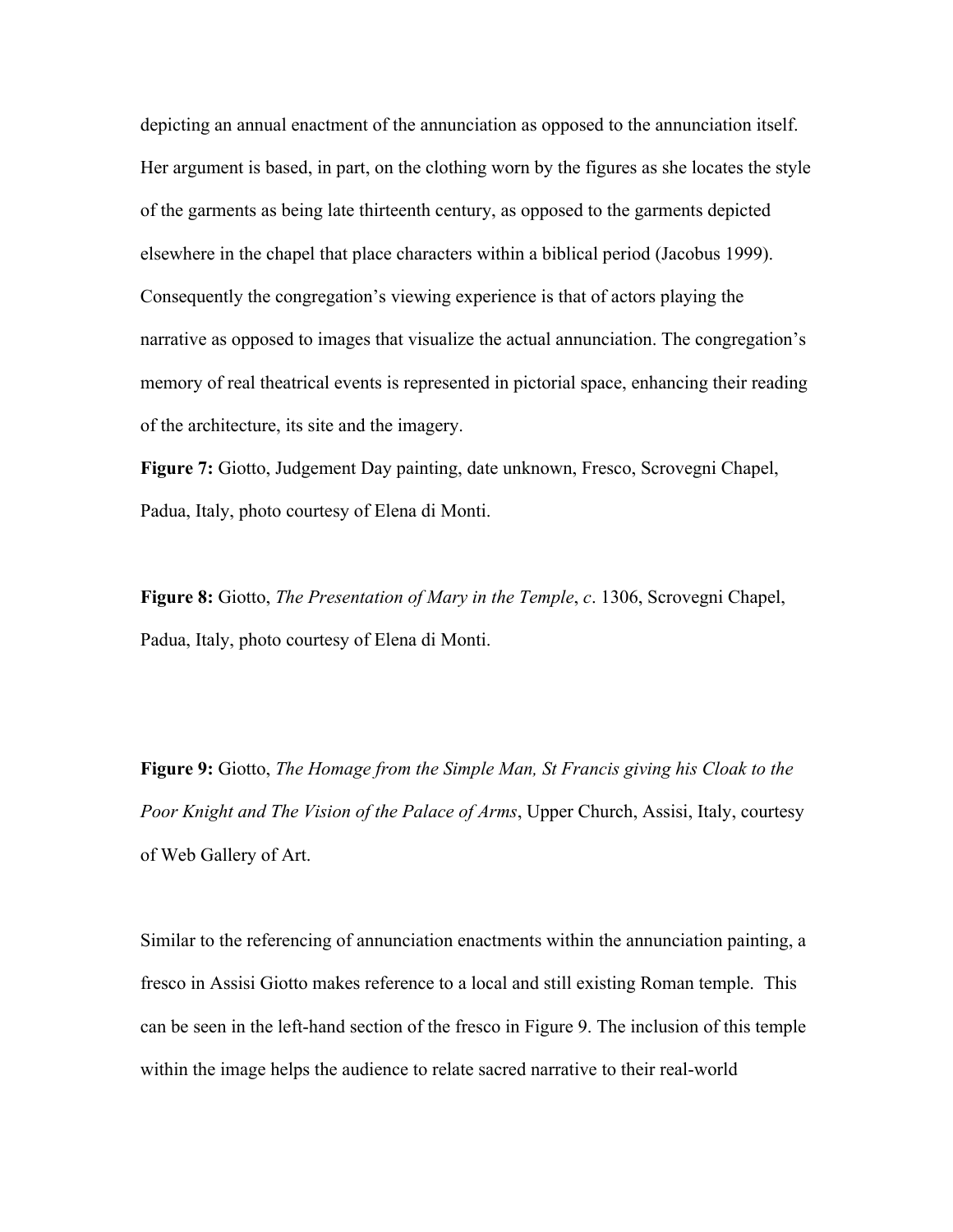experience.

The three strategies identified above demonstrate how the use of decorative imagery is integral to the intended rhetoric of the chapels. In contrast, the following contemporary examples are secular. Parallels can however be drawn between the historic and the contemporary works discussed in this article, through the application of research by Jacobus, Rebold Benton and Braund.

Figure 10: Maurio Marchesi for RAD (Aaron Tan, Alberto Cipriani), The Factory, Aberdeen, Hong Kong, 2008, courtesy of RAD Architects, photographs Steve Wikeley.

#### **The Factory, Hong Kong, 2008, A. Cipriani for RAD architects**

The Factory, Hong Kong, was an industrial building refurbished and repurposed as studios for the creative industries in 2008 by RAD architects. Large wall paintings, as seen in Figure 10, were commissioned from the illustrator Mauro Marchesi as part of the development. The decorative paintings occur throughout the building taking advantage of the building's structure to inform and enrich the fictional narrative. The Hollywood Bau story begins in the wider city before moving into the lower level of the building after a car chase and concluding on the roof following a pursuit through the levels of the building. The top left image in Figure 10 shows us the underground car park of the Factory where Hollywood Bau catches up with a diamond thief, the diamond falls to the floor and shatters. Each facet of the shattered diamond reveals a different narrative each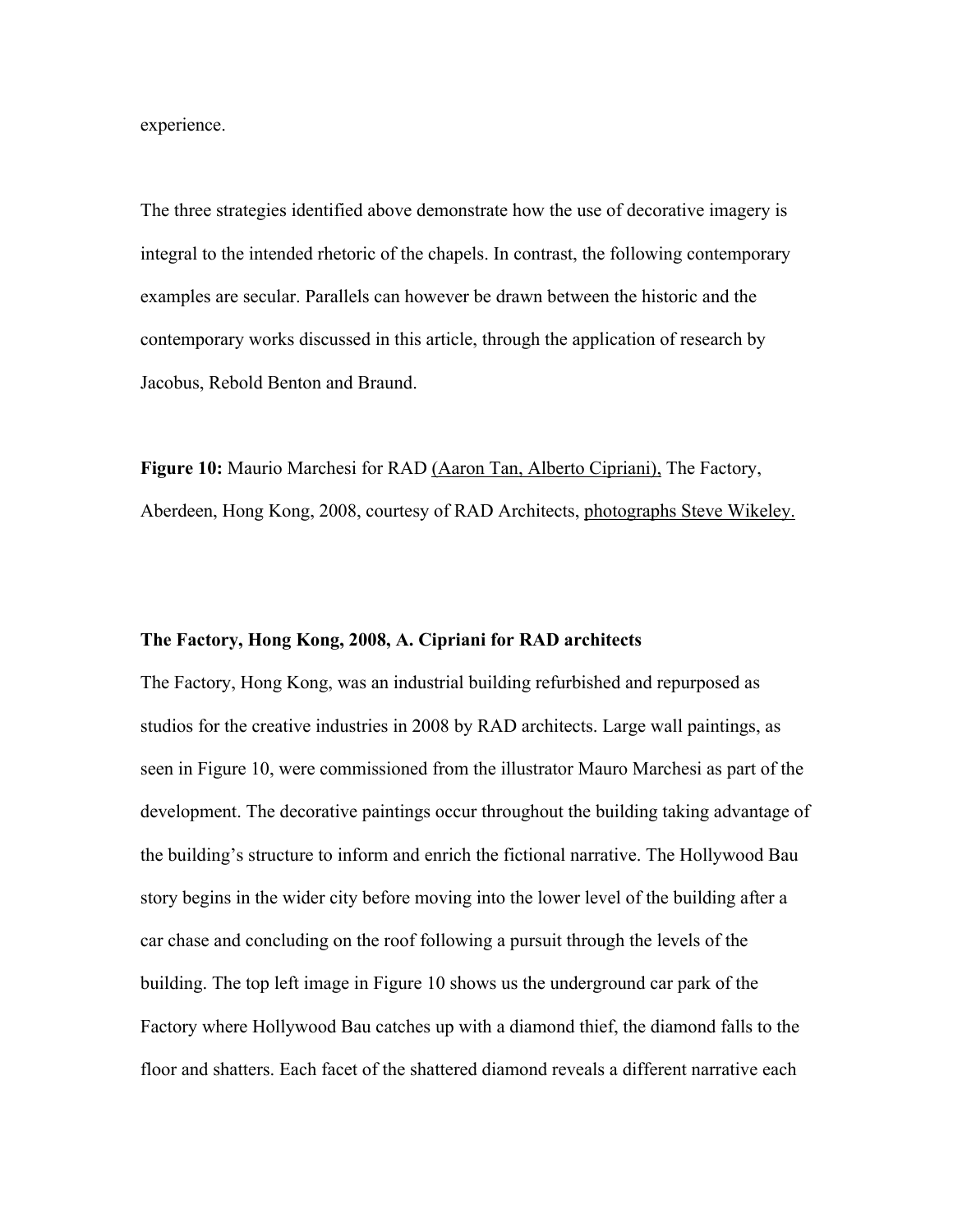existing in various parallel universes. The separate narratives are consequently developed through different levels of the building before concluding on the roof. Prior to refurbishment passage through the corridors would have been mundane, now the building is transformed into an engaging book form, where the user becomes a reader of real and fictive space. Marchesi's narrative encourages an exploration and re-imagining of the space and its city context by blurring the boundaries between fictive and real locations. In a Pecha Kucha presentation Alberto Cipriani of RAD describes the refurbishment project as mixing languages of architecture and illustration to create a giant multiple-choice book that allows the users of the building to become readers of the various narratives as they move through the building (Pechakucha nd). Cipriani's description of the building as a giant book acknowledges the potential of any building to be read when the languages of illustration and architecture merge. Cipriani and Marchesi have, like Giotto, incorporated the fabric of the building and its urban context into the narrative thus extending the story world into the readers' space. Threshold images, as described by Jacobus (2008) are evident on the exterior ground floor and the car park. They function to welcome the user into the building and also the narrative, matching the users own journey through the city with that of the fictive characters. They also signal a transition from normal life into the fictive world of Hollwood Bau.

# **Art on the Underground**

Transport for London's Art on the Underground project has commissioned artists to install works across the transport network of London. In a similar way to RAD's project at The Factory, Transport for London mix the language of architectural form with the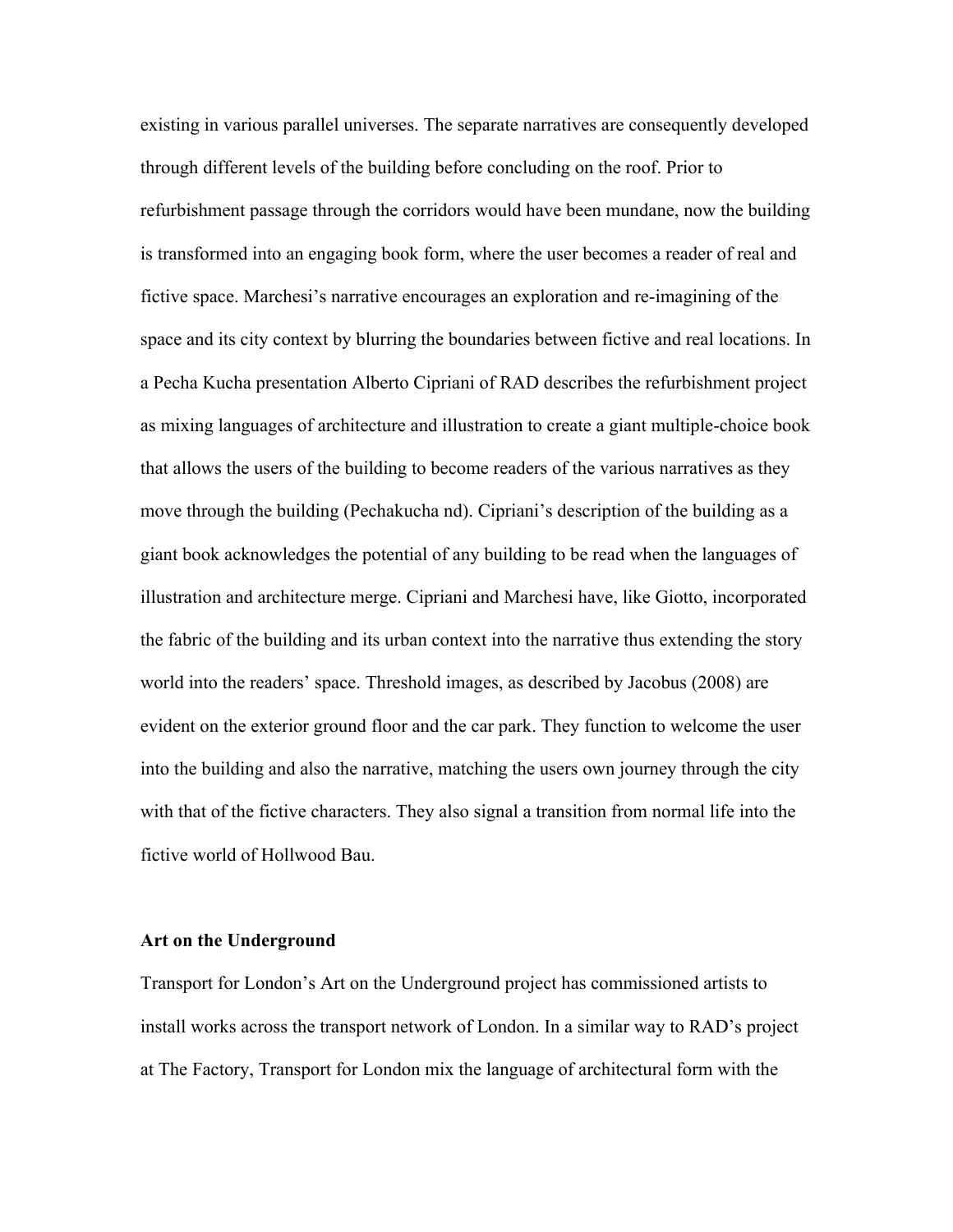language of two-dimensional imagery. The following examples from London's Art on the Underground promote a reflective state of mind in passengers as they make their way through the transport system. The images invite passengers to read and question the space they pass through, acting as illustrations to the physical, emotional and conceptual journeys experienced by passengers.

#### **Art on the Underground, Mark Wallinger,** *Labyrinth***, 2013**

Mark Wallinger's *Labyrinth*, 2013, has been permanently installed in all 270 underground stations and each Labyrinth differs in its design. All the images are enamel on sheet metal, a process that echoes the traditional manufacture of signage on the underground. In each station Wallinger's *Labyrinth* shares the ticket hall space with a visually similar, and now iconic, schematic graphic map of the transport system.

**Figure 11:** Mark Wallinger for Art on the Underground, *Labyrinth*, Embankment Tube Station, London, 2013, courtesy of Art on the Underground, photo Theirry Bal.

Both the London Tube map and the labyrinth conceptualize space and time, acting as an illustration of the passengers' journey. The map however is an illustration of the problematic choices between points of departure and destination presented as a maze. On the other hand, Wallinger's *Labyrinth* introduces a poetic transport, the single pathway of a labyrinth avoids problems of choice, it focuses and calms the viewer if they choose to carefully trace a path to its inevitable outcome. The transport map is also an index of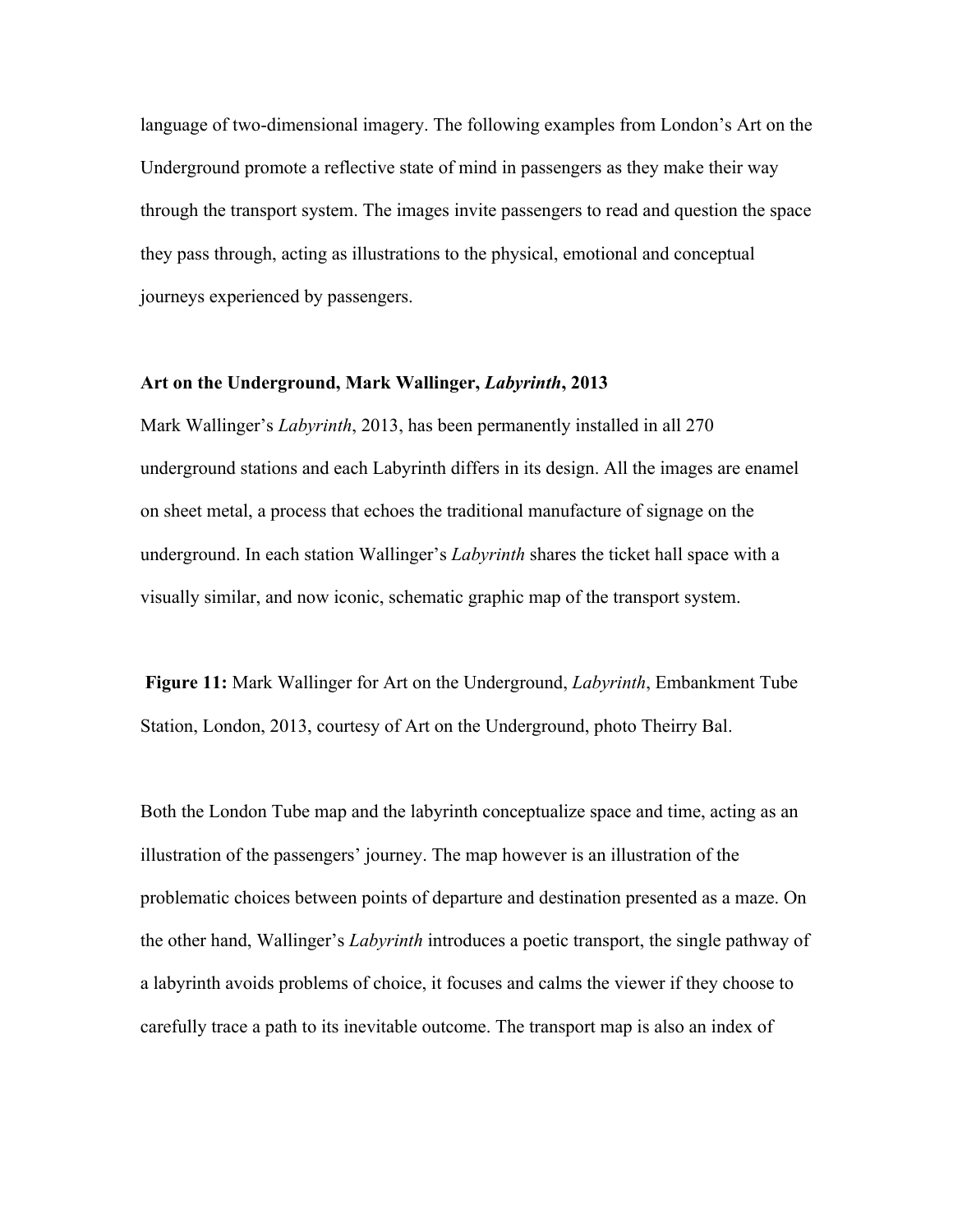time, in that it is used to gauge the quickest and shortest journey through an unknowable space. In contrast to this the labyrinth attempts to create a timeless, contemplative state. In this work Wallinger is making reference to the historical use of labyrinths. Chartres cathedral has a large labyrinth embedded into the floor. Pilgrims would, on arrival, walk the labyrinth and the journey would calm and focus them in preparation for the conclusion of their sacred journey. The labyrinth acts as a threshold image, illustrating the passage from secular to sacred space, as described in the earlier discussion of Giotto's work at Padua. Positioned in every station, Wallinger's *Labyrinth* may also be read as a threshold image preparing the passenger for the transition to and from subterranean space. The transport map and the labyrinth are both conceptualizations of space and time designed to aid the transition from knowable space above ground to a disorienting and unknowable space below. The appearance at every station of the *Labyrinth* and its visual similarity to the underground map also illustrates the sameness and the difference that we encounter as we are transported through the whole network and the disorienting effect this has upon us.

# **Art on the Underground,** *you don't know what nights are like***, Mitra Tabrizian, January 2017 to November 2018**

Situated at Southwark Tube Station, Mitra Tabrizian's temporary Transport for London art project *you don't know what nights are like* took the form of large photographs that decorated the exterior faces of the station. The image shown in Figure 12, illustrates the largely hidden lives of London's night workers and the part played by Transport for London in their transportation from the edge of the city into their central London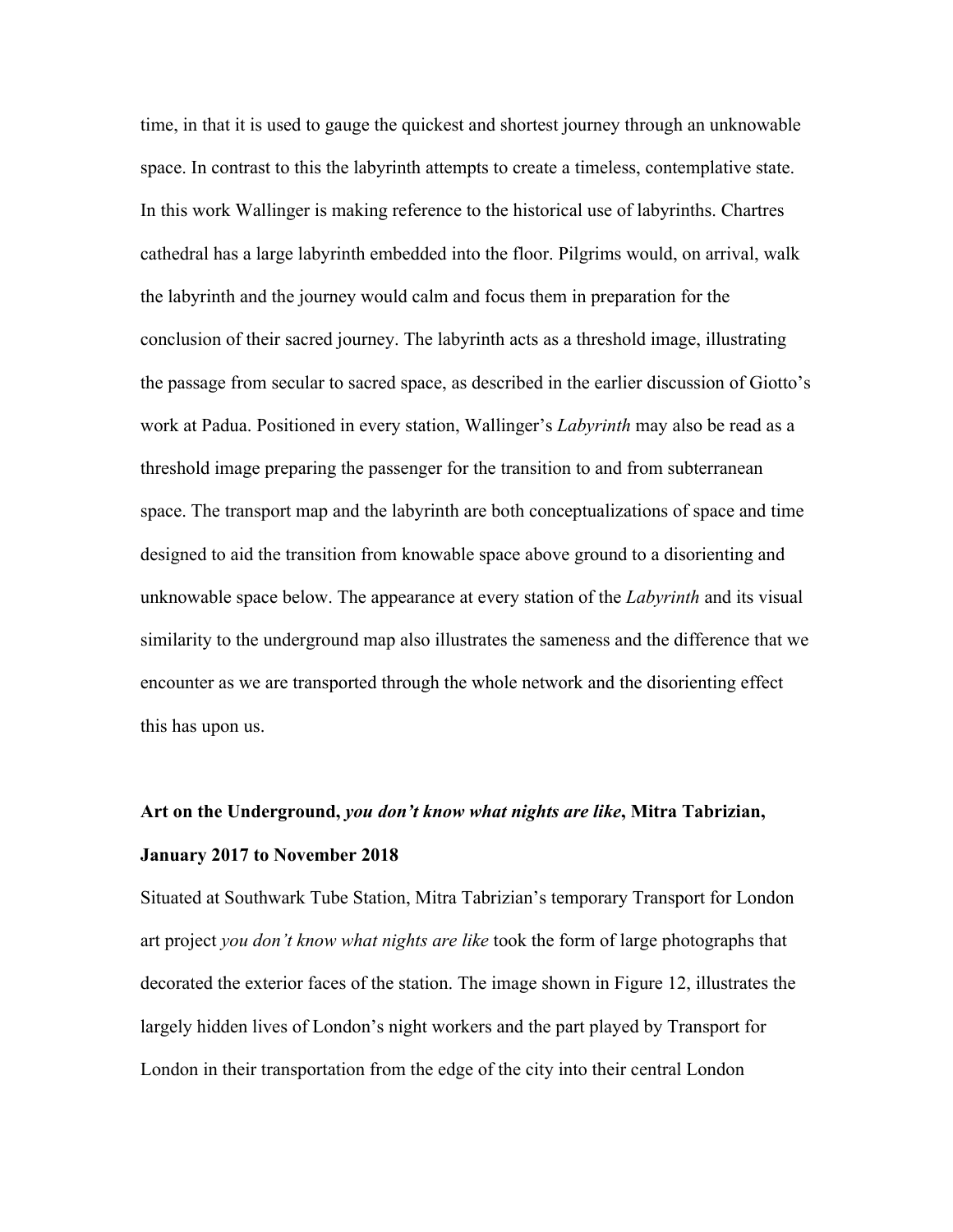workplaces. Tabrizian's project, like Wallinger's *Labyrinth*, illustrates a conceptual reading of the whole network. Both Tabrizian and Wallinger also make use of threshold imagery but the threshold images work in very different ways. The threshold image of a Labyrinth sited at each station illustrates the transition encountered when entering or exiting the transport system. In contrast, Tabrizian infers the potential for the whole transport system to become a threshold space between different social and economic areas of the city. Tabrizian invites her audience to read the transport network as a site where the personal narratives of night workers are inscribed. Short passages of text from interviews with night workers accompany the images that surround Southwark Tube Station, allowing the audience to construct narratives from the real-life experiences of others. Eleanor Pinfold, Head of Art on the Underground, describes these texts as internal voices that reflect on lost time (Art on the Underground n.d.).

The work invites the audience to blend their own real and immediate experience with that illustrated by the photographs. Tabrizian uses subtle visual signifiers in her images, such as a bus stop and a railway viaduct, to link the immediate experience of the geographic near, with the imagined far, and the sense of twilight in the photographs operates as a liminal space, signifying the transition from one state into another. In Figure 12 we see an interesting juxtaposition of a block of flats that might be inhabited by a night worker with the type of building in which they might work. The image also makes opportunistic use of a bike rack that could, due to the size and scale of the image, conceivably exist within the picture. Consequently, the real and the pictorial spaces become confused and refer to each other. The tube station is therefore identified not solely as part of a system that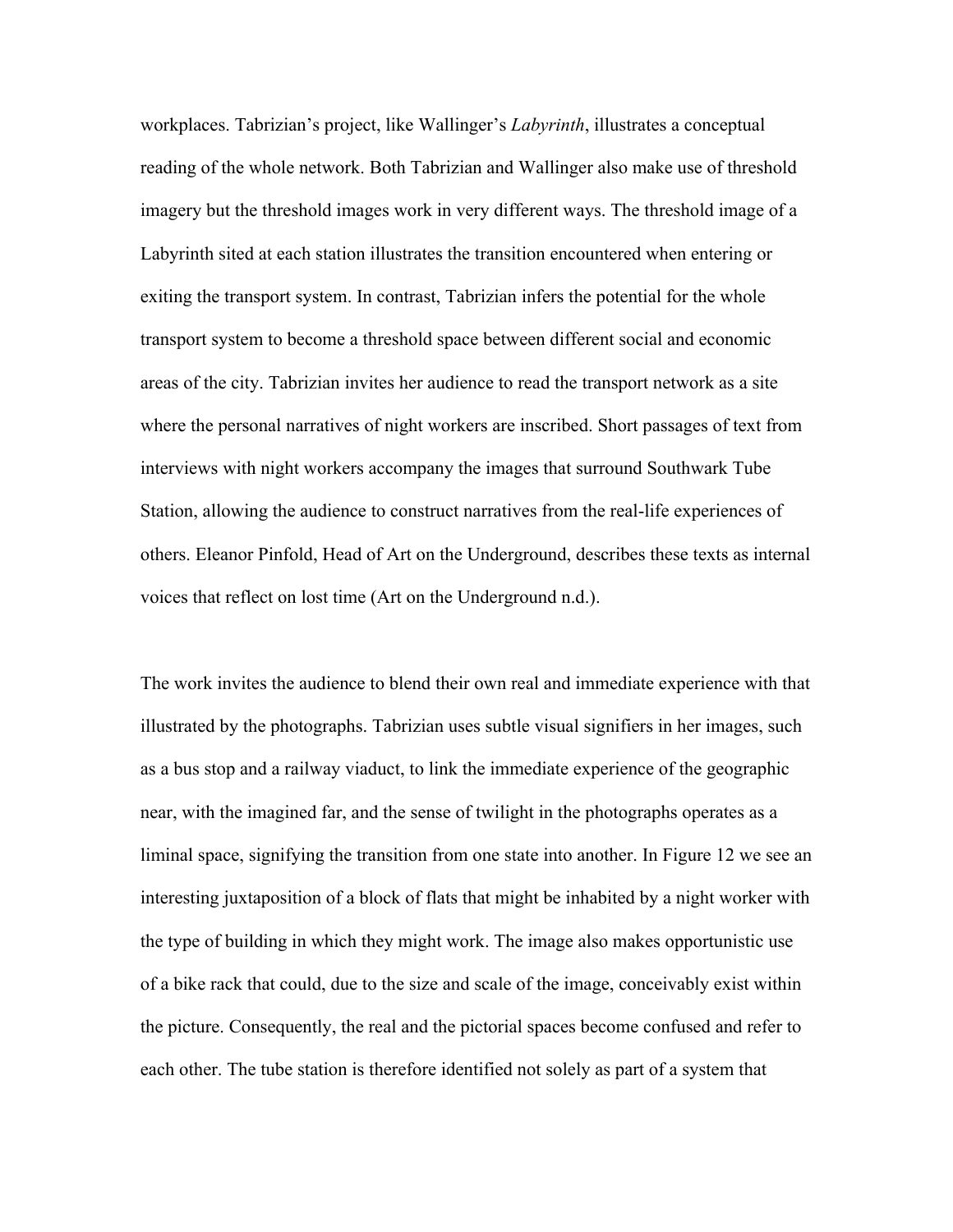mechanistically transports us through geographic spaces, characterized by social and economic boundaries, but one which also transports us poetically into a conceptual space where a reflective inner voice may construct narratives.

Tabrizian's work directs us to the poetic in the everyday. She also anchors the images within a very real sociopolitical context. Similarly, the Scrovegni chapel combines a beguiling poetic narrative with the sociopolitical terrain of the period. Both works seek to bring, through a process of 'reading', a sense of the poetic to their respective audiences and to transport them through the blending of real and fictive experience to an internally reflective space.

Art on the Underground projects are intended to enrich the transport environment and change the way passengers experience the city. Wallinger's and Trabizian's works invite users to read not only the images but also the city spaces which they occupy, potentially seeing themselves as actors in illustrations generated from the narrative of the city.

**Figure 12:** Mitra Tabrizian for Art on the Underground, *you don't know what nights are like*, Southwark Tube Station, London, January 2017–November 2018, courtesy of Art on the Underground, photo Theirry Bal.

# **Conclusion**

The idea of reading architectural structures as language is contested from the architectural point of view, though we can certainly think of architecture as being language like and there being an architectural rhetoric or voice (Forty 2000: 62–85). We can also consider an established phenomenology of architecture as being part of an instinctual and poetic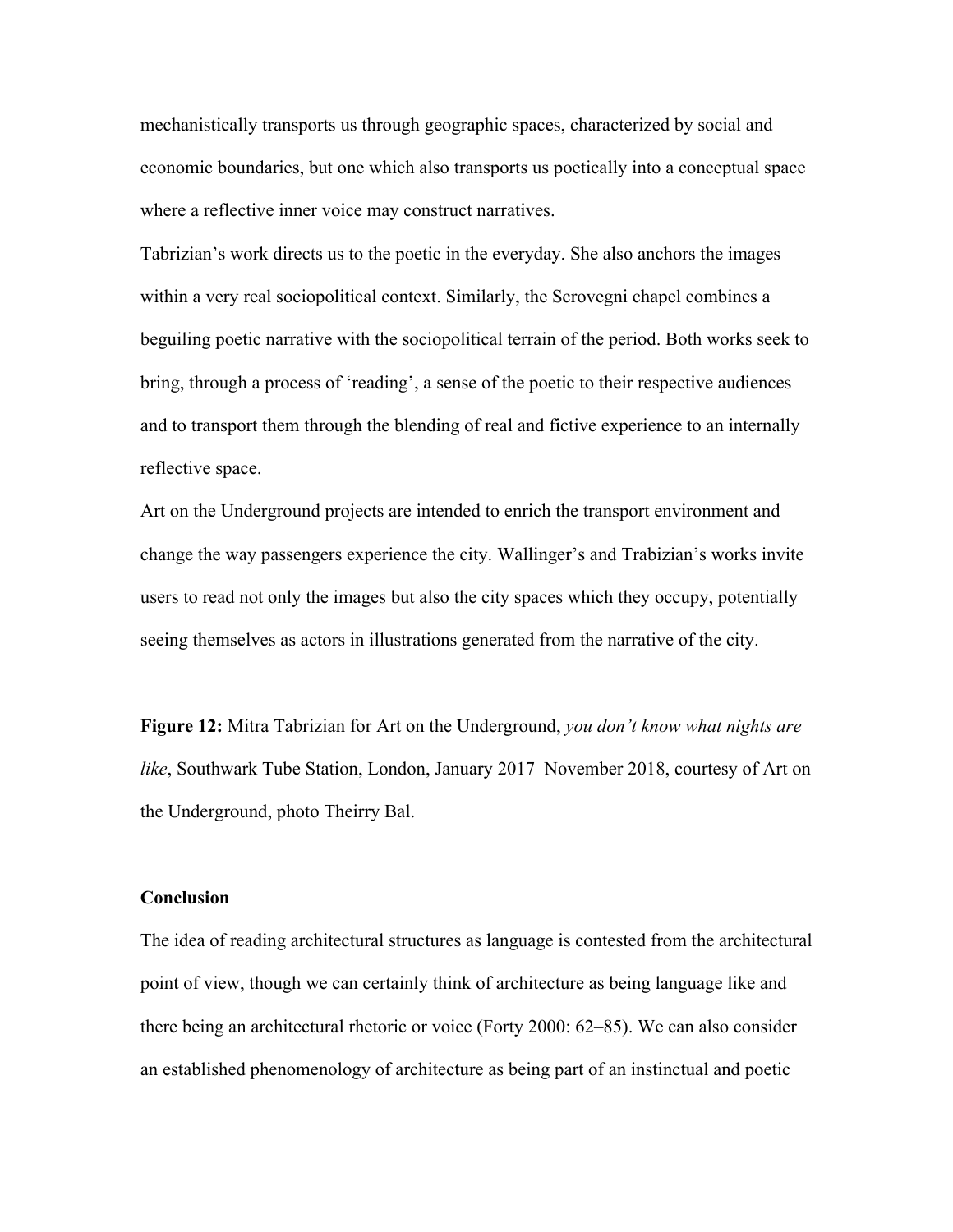'reading' of buildings (Bachelard 2014). Both McGuire and Ware have made use of architectural rhetoric and an audiences' ability to make instinctual and poetic readings of architectural references within their graphic novels. The use made of architecture as both a subject and a narrative device in McGuire's and Ware's work is evidence of a synergistic relationship between architecture and the graphic novel.

However, to develop the idea of 'reading' architecture, as we might read a graphic novel, it is necessary to develop the non-specific rhetoric of architecture into a specific narrative and make use of our instinctual and poetic responses to architectural spaces. Giotto's frescos demonstrate how decorative imagery can be authored in architectural contexts, allowing for the building to be read as we might read a graphic novel and that it is essential for the decorative imagery to explicitly respond to the existing form, function or rhetoric of the architecture and its wider context.

The research of Jacobus and Rebold Benton has been crucial in understanding Giotto's work and also providing an analytical frame work to examine contemporary examples such as Wallinger's and Trabizian's Art on the Underground projects and RAD's refurbishment of The Factory. Braund, Jacobus and Rebold Benton have all examined how the disruption of the barrier between real and pictorial space, and, experienced time and narrative time is an effective strategy to create story worlds in the reader's space deepening their involvement with the narrative. In conclusion, there is clear potential for graphic novelists to work directly with architectural structures, authoring narratives that are read as part of architectural spaces. Such graphic novels have the potential to exist in experienced time and narrative time, real space and pictorial space. Graphic novels that are authored specifically for architectural spaces allow buildings to become repositories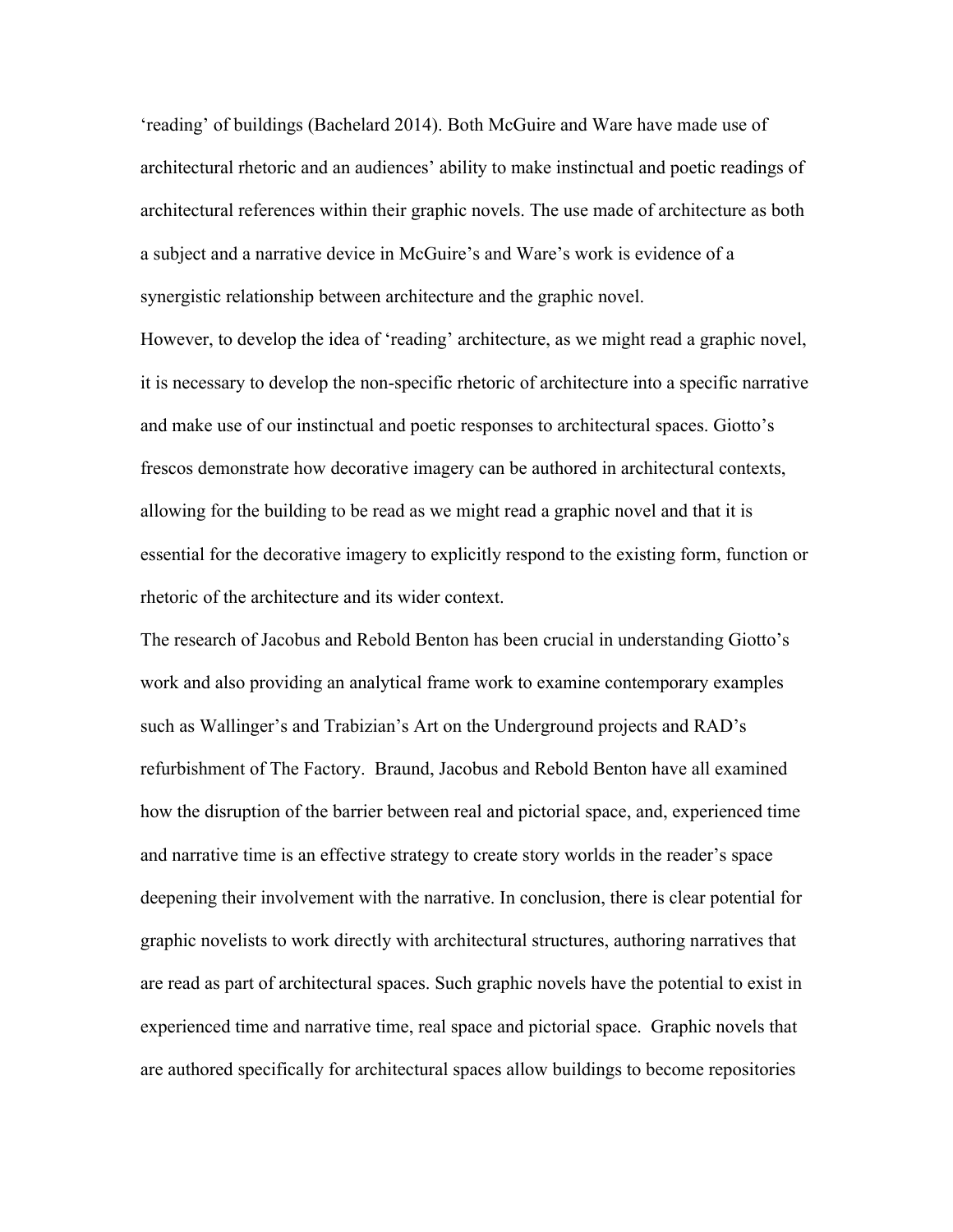of stories that can conceptually alter and enrich our experience of the built environment.

# **References**

Art on the Underground (nd), 'you don't know what nights are like? Mitra Trabizian', https://art.tfl.gov.uk/projects/you-dont-know-what-nights-arelike/?action=getArtistPopup&nonce=47956976f5&artist\_id=7094. Accessed 3 July 2019.

Bachelard, Gaston (2014), *The Poetics of Space*, New York: Penguin Group.

Braund, Steve (2015), 'The itinerant illustration: Creating storyworlds in the reader's space', *Journal of Illustration*, 2:2, pp. 267–85.

Pechakucha 20 images 20 seconds (nd), 'Cipriani, Alberto', https://www.pechakucha.com/presentations/the-factory-3. Accessed 3 July 2019.

Forty, Adrian (2000), *Words and Buildings, A Vocabulary of Modern Architecture*, London: Thames and Hudson.

Glass, Ira, Ware, Chris and Samuelson, Tim (2004), *Lost Buildings*, Chicago: WBEZ.

Jacobus, Laura (1999), 'Giotto's annuciation in the Arena Chapel, Padua', *The Art Bulletin,* 18:1, March, pp. 93–107.

\_\_\_\_ (2008), *Giotto and the Arena Chapel: Art, Architecture and Experience*, London: Harvey Miller Publishers.

Little, Lester (1983), *Religious Poverty and the Profit Economy in Medieval Europe*, Ithica: Cornell University Press.

McGuire, Richard (2014), *Here*, London: Penguin Books.

Rebold Benton, Janeta (1989), 'Perspective and the spectator's pattern of circulation in Assisi and Paudua', *Artibus et Historiae*, 10:19, pp. 37–55.

Uechi, Naomi Tanabe (2013), *Evolving Transcendentalism in Literature and Architecture: Frank Furness, Louis Sullivan, and Frank Lloyd Wright*, Newcastle upon Tyne: Cambridge Scholars Publishing.

Ware, Chris (2004) *Lost Buildings,*

Ware, Chris (2012) *Building Stories,* New York: Pantheon Books